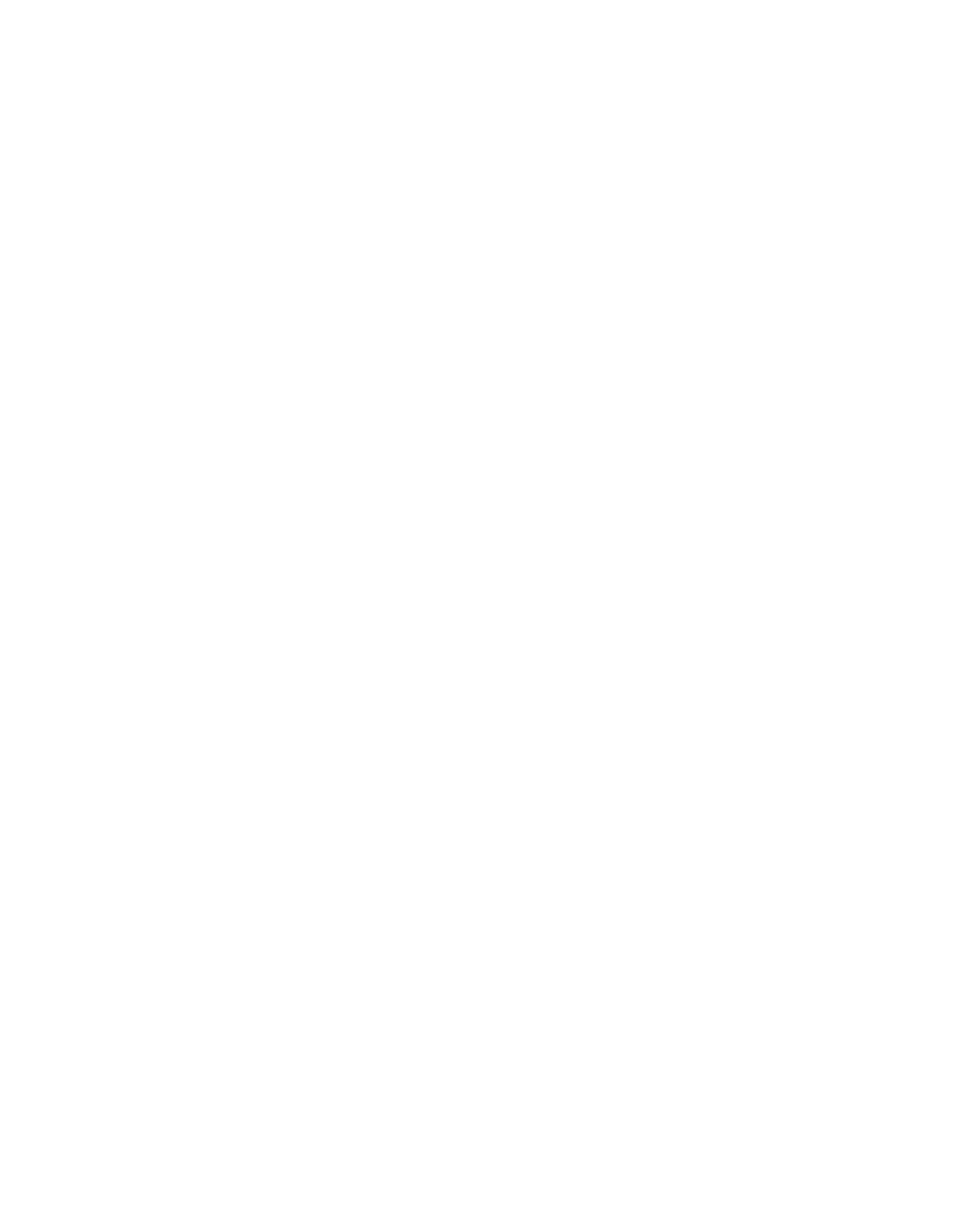# Table of Contents

| 1.0 |     |                                                                  |    |  |  |
|-----|-----|------------------------------------------------------------------|----|--|--|
| 2.0 |     |                                                                  |    |  |  |
| 3.0 |     |                                                                  |    |  |  |
|     | 3.1 | Statement of Purpose and Need and Detailed Study Alternatives  4 |    |  |  |
|     | 3.2 |                                                                  |    |  |  |
|     | 3.3 |                                                                  |    |  |  |
|     | 3.4 |                                                                  |    |  |  |
|     | 3.5 |                                                                  |    |  |  |
| 4.0 |     |                                                                  |    |  |  |
|     | 4.1 |                                                                  |    |  |  |
|     | 4.2 | 4.2.1                                                            |    |  |  |
|     |     | 4.2.2                                                            |    |  |  |
|     |     | 4.2.3<br>4.2.4                                                   |    |  |  |
|     |     | 4.2.5                                                            |    |  |  |
|     |     | 4.2.6                                                            |    |  |  |
|     | 4.3 |                                                                  |    |  |  |
|     | 4.4 |                                                                  |    |  |  |
| 5.0 |     |                                                                  |    |  |  |
| 6.0 |     |                                                                  |    |  |  |
|     | 6.1 |                                                                  |    |  |  |
|     |     |                                                                  | 21 |  |  |
|     | 6.3 |                                                                  |    |  |  |
|     | 6.4 |                                                                  |    |  |  |
|     | 6.5 |                                                                  |    |  |  |
|     | 6.6 |                                                                  |    |  |  |
|     |     | 6.6.1                                                            |    |  |  |
|     |     | 6.6.2                                                            |    |  |  |
|     | 6.7 |                                                                  |    |  |  |
|     | 6.8 |                                                                  |    |  |  |

۰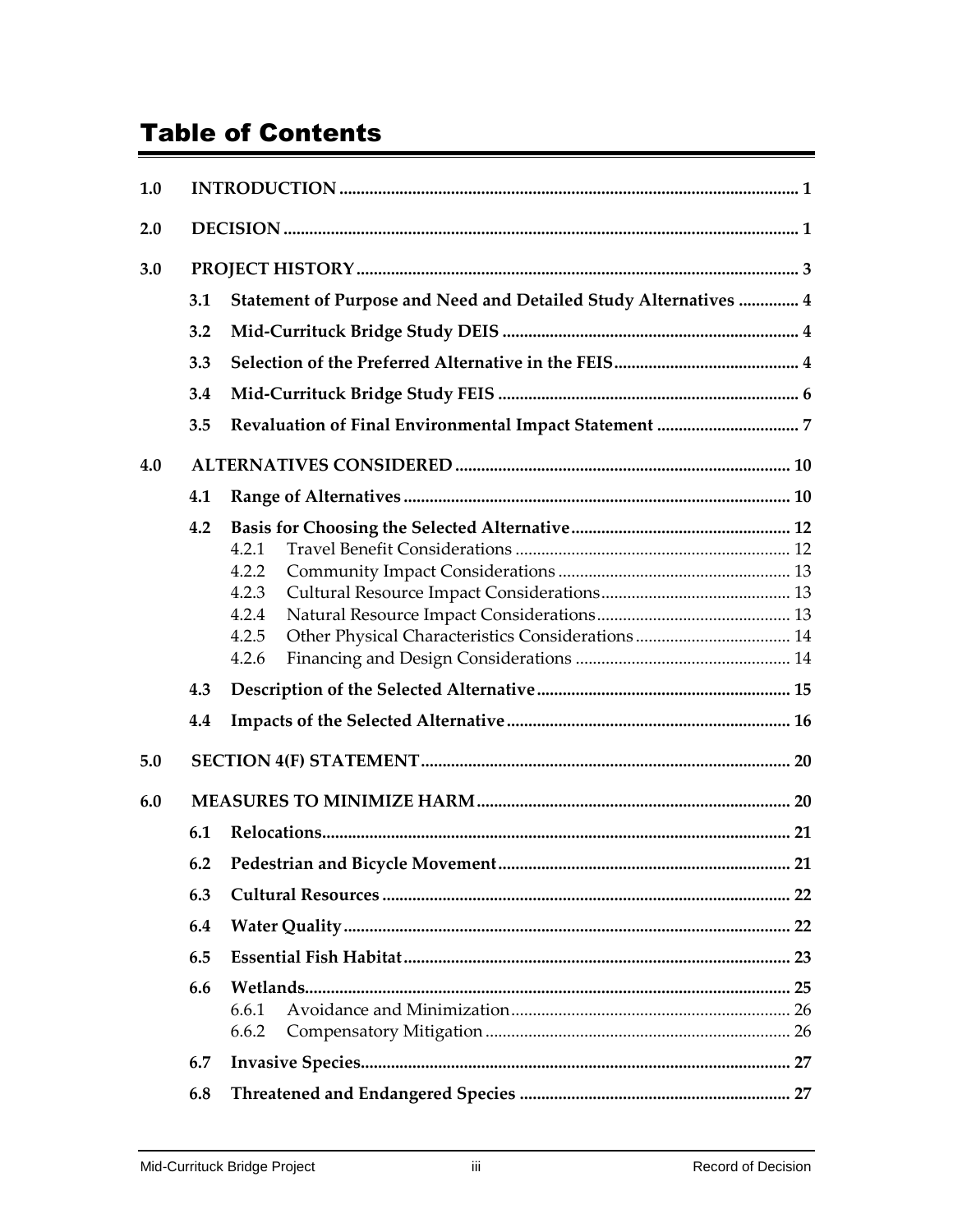|      | 6.9                                                                  |  |  |  |
|------|----------------------------------------------------------------------|--|--|--|
|      |                                                                      |  |  |  |
|      |                                                                      |  |  |  |
|      |                                                                      |  |  |  |
| 7.0  |                                                                      |  |  |  |
| 8.0  |                                                                      |  |  |  |
| 9.0  |                                                                      |  |  |  |
| 10.0 |                                                                      |  |  |  |
|      |                                                                      |  |  |  |
|      | <b>ATTACHMENTS</b>                                                   |  |  |  |
|      | Reevalution of the Final Environmental Impact Statement              |  |  |  |
|      | Reevalution of the Final Environmental Impact Statement Study Report |  |  |  |

# List of Figures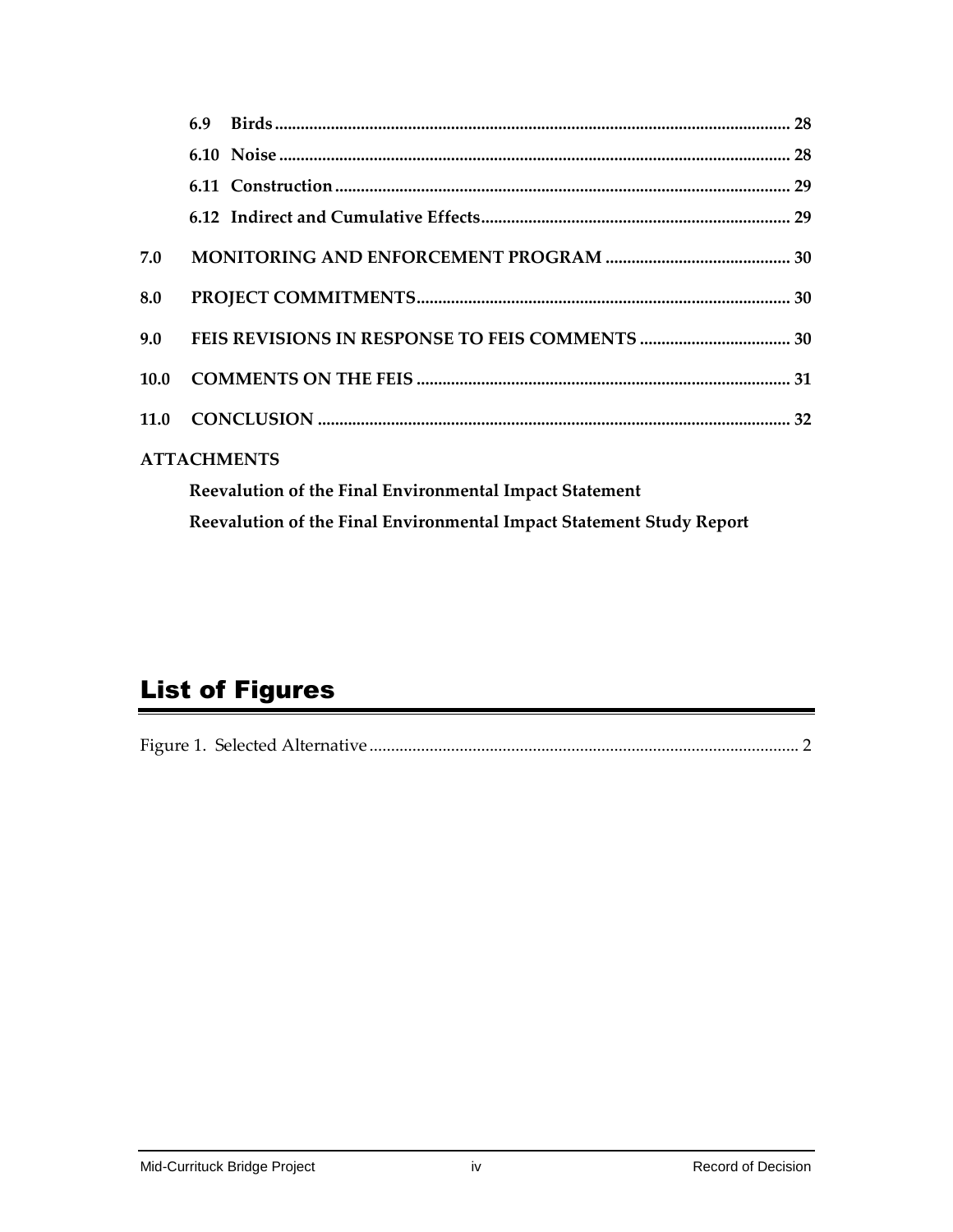# MID-CURRITUCK BRIDGE STUDY RECORD OF DECISION

# 1.0 Introduction

This document records the decision of the Federal Highway Administration (FHWA) regarding the Selected Alternative for the Mid-Currituck Bridge Study in Currituck and Dare counties, North Carolina. In making this decision, the agency considered the information and analyses documented in the *Draft Environmental Impact Statement* (DEIS) (March 10, 2010), the *Final Environmental Impact Statement* (FEIS) (January 12, 2012), and the *Revaluation of Final Environmental Impact Statement* (*Reevaluation*) (March 6, 2019), this Record of Decision (ROD), and comments received from agencies and the public. The *Reevaluation* and its associated *Reevaluation of Final Environmental Impact Statement Study Report* (*Study Report*) (March 6, 2019) are attached to this ROD.

# <span id="page-4-0"></span>2.0 Decision

FHWA and the North Carolina Department of Transportation (NCDOT) have identified the Selected Alternative for the Mid-Currituck Bridge Study in Currituck and Dare counties, North Carolina. The Selected Alternative identified and discussed in this ROD is the Preferred Alternative identified in the FEIS with design revisions based on the findings of the FEIS reevaluation. This alternative is a refinement of MCB4/C1 with Option A. The proposed action includes construction of a 4.7-mile-long, two lane toll bridge (the Mid-Currituck Bridge) across Currituck Sound between the communities of Aydlett on the mainland and Corolla on the Outer Banks, an interchange between US 158 and the mainland approach road to the bridge, a bridge across Maple Swamp as a part of the mainland approach road, limited improvements to existing NC 12 and US 158, and primarily reversing the center turn lane on US 158 to improve hurricane clearance times. The Selected Alternative is shown on [Figure 1.](#page-5-0)

The proposed action is included in the North Carolina Department of Transportation's (NCDOT's) *2018-2027 State Transportation Improvement Program* (STIP) as STIP Project No. R-2576. The proposed action also is included in the *Comprehensive Transportation Plan for Currituck County* (NCDOT, 2012 as amended 2015). In those plans, the proposed action is defined as a bridge in Currituck County across Currituck Sound from the mainland to the Outer Banks.

The Selected Alternative will: substantially improve traffic flow on the project area's thoroughfares (US 158 and NC 12); substantially reduce travel time for persons traveling between the Currituck County mainland and the Currituck County Outer Banks; and reduce substantially evacuation times from the Outer Banks for residents and visitors who use US 158 and NC 168 as an evacuation route.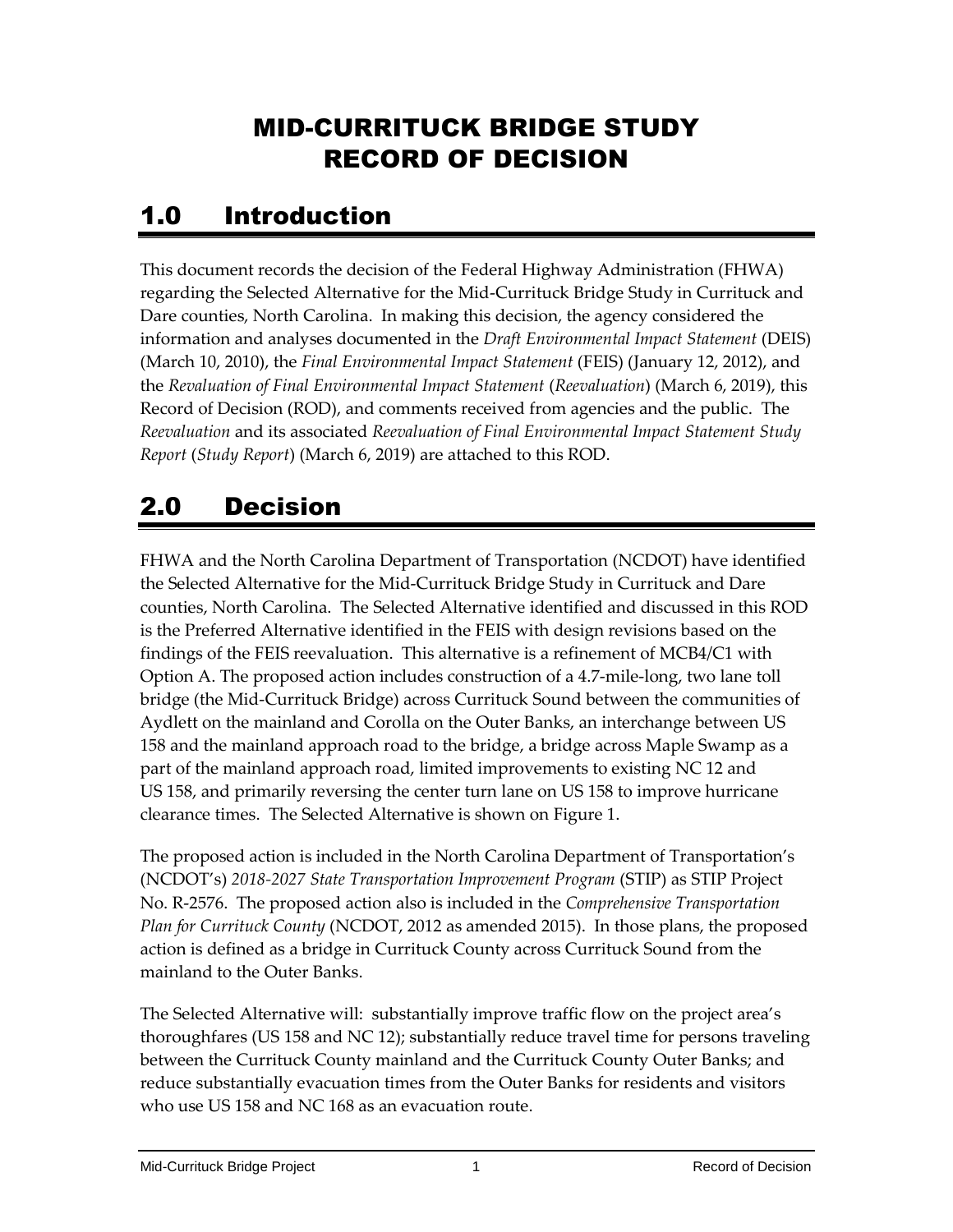<span id="page-5-0"></span>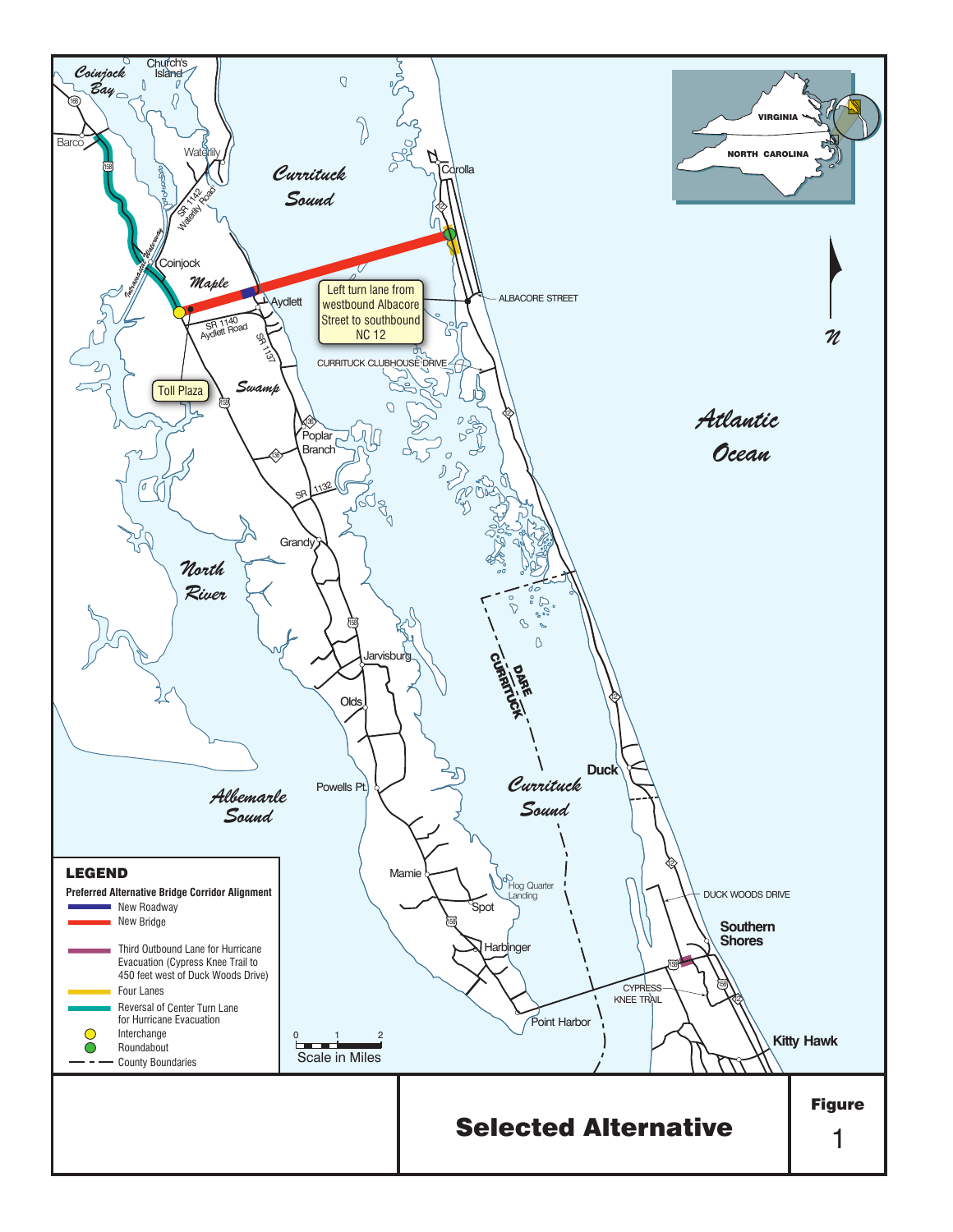MCB4 was identified by the lead agencies (FHWA and NCDOT) as the Recommended Alternative in the DEIS. The lead agencies did not make a recommendation on the bridge corridor alternative (C1 or C2), the mainland bridge approach design option (Option A or Option B), or a hurricane evacuation option in the DEIS. Based on public comments received on the DEIS, and in coordination with environmental resource and regulatory agencies, MCB4/C1 with Option A was selected as the project's Preferred Alternative, as documented in the FEIS and reaffirmed in the *Revaluation* and *Study Repo*rt. It also includes the other features noted in the first paragraph of this section. The Preferred Alternative was selected taking into account the key findings associated with travel benefits; community, natural resource, and other impacts; public involvement comments; and financing and design considerations included in the FEIS and the *Study Report*. The Preferred Alternative also includes refinements to MCB4/C1 with Option A to help avoid and minimize impacts. The FEIS and the *Study Report* includes details of the decision-making process and reasons for selecting MCB4/C1 with Option A for the project and the associated refinements. A complete description of the Preferred Alternative with the design revised during the reevaluation and its anticipated impacts are also included in the FEIS and the *Reevaluation* and its associated *Study Report*.

In accordance with the National Environmental Policy Act (NEPA) and the requirements set forth by the Council on Environmental Quality (Title 40 *Code of Federal Regulations* [CFR], Section 1502.2), this ROD:

- 1. Identifies the Selected Alternative for the Mid-Currituck Bridge Study (STIP Project No. R-2576) (see Section [2.0,](#page-4-0) as well as Section [4.3](#page-18-0) for a full description of the Selected Alternative);
- 2. Summarizes all alternatives considered by FHWA and the values which were important factors in the evaluation process (Section [4.0\)](#page-13-0);
- 3. Describes the measures adopted to avoid and/or minimize environmental harm (Section [6.0\)](#page-23-0); and
- 4. Identifies monitoring and enforcement programs for the implementation of mitigation measures (Section [7.0\)](#page-33-0).

The bibliographic citations for the documents referenced in this ROD are included in Section 7.0 of the *Study Report*.

# 3.0 Project History

On July 6, 1995, FHWA published a Notice of Intent to prepare an environmental impact statement for a Mid-Currituck Bridge in Currituck County, North Carolina (Federal Register Vol. 60, No. 129, page 35255). A DEIS was published in 1998. Since the 1998 DEIS, there were several changes in the project including the expansion of the project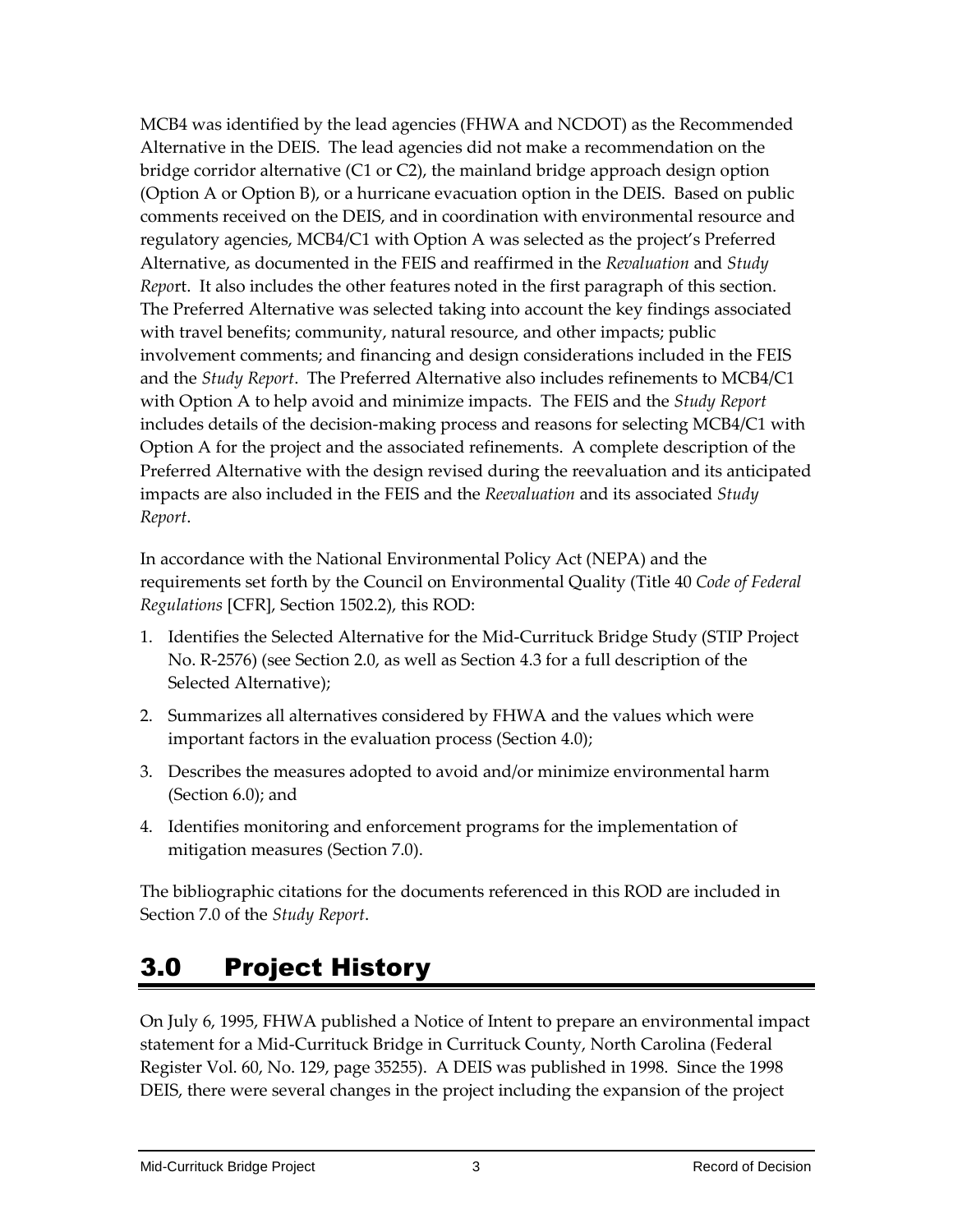study area, modification of the purpose and need statement, and analysis of additional alternatives. During this time, state legislation and plans, including the North Carolina Intrastate System and the North Carolina Strategic Highway Corridor System, also were developed or amended to incorporate the proposed project. These changes led to the decision to rescind the 1995 Notice of Intent and the 1998 DEIS on June 3, 2008 (Federal Register Vol. 73, No. 107, page 31733) and on June 16, 2008 to issue a new Notice of Intent (Federal Register Vol. 73, No. 116, page 34065). This chapter describes key milestones associated with the project since the issuance of the 2008 Notice of Intent.

## 3.1 Statement of Purpose and Need and Detailed Study Alternatives

To coordinate with and gain approval from environmental resource and regulatory agencies, a Section 6002-compliant Project Coordination Plan was prepared as required by Section 6002 of the Safe, Accountable, Flexible, Efficient Transportation Equity Act: A Legacy for Users. The Project Coordination Plan establishes a process by which FHWA and NCDOT will coordinate with agencies and the public throughout the project development process. Under the terms of the Project Coordination Plan, agencies are invited to participate in regular coordination meetings called Turnpike Environmental Agency Coordination (TEAC) meetings.

NCDOT reached an understanding with agency representatives on the project's Statement of Purpose and Need and on the alternatives to be studied in detail in the DEIS at a TEAC meeting on July 8, 2008.

# 3.2 Mid-Currituck Bridge Study DEIS

The *Mid-Currituck Bridge Study Draft Environmental Impact Statement* was signed on March 10, 2010 and made available for public and agency review. The lead agencies identified MCB4 as the Recommended Alternative in the DEIS. Three Public Hearings were held in May 2010.

# <span id="page-7-0"></span>3.3 Selection of the Preferred Alternative in the FEIS

Based on public comments received on the DEIS and in coordination with environmental resource and regulatory agencies, MCB4/C1 with Option A was selected as the project's Preferred Alternative, as documented in the FEIS. NCDOT reached an understanding with agency representatives at a January 20, 2011 TEAC meeting that this Preferred Alternative could be found by the US Army Corps of Engineers (USACE) to be the Least Environmentally Damaging Practicable Alternative (LEDPA) in the context of the consideration of an application for a permit under Section 404 of the Clean Water Act and was permittable under other federal and state environmental law. This understanding was based both on the Preferred Alternative's design features and project avoidance, minimization, and mitigation commitments, particularly those related to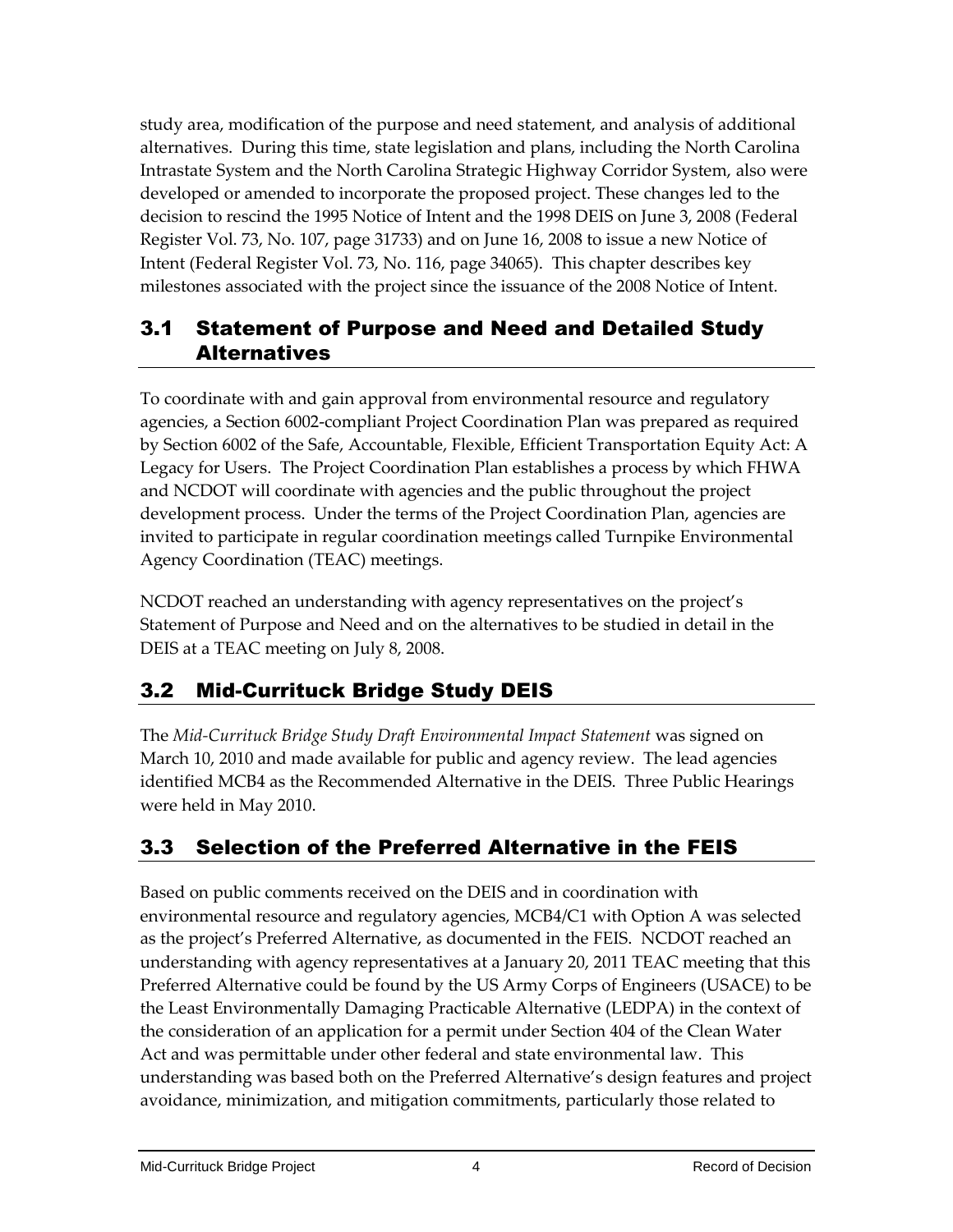stormwater management and construction impacts in Currituck Sound. The Preferred Alternative also included refinements made to the design of MCB4/C1 with Option A based on input received from state and federal agencies and the public, as well as to help avoid and minimize impacts. The refined MCB4/C1 with Option A met the project's purpose and need. If another alternative had been chosen as the Preferred Alternative, design refinements based on DEIS comments also would have been made.

The refinements to MCB4/C1 with Option A that were a part of the Preferred Alternative in the FEIS and changes made as a part of the revised design developed during the reevaluation are:

- In the FEIS, a median acceleration lane at Waterlily Road was provided. This feature was included to allow left turns to continue to be made at Waterlily Road and US 158. The redesign of the US 158/bridge intersection as a part of the revaluation eliminated the need for this median acceleration lane. With the revised design, left turns could be made from Waterlily Road without an acceleration lane.
- In the FEIS, the amount of four-lane widening along NC 12 was reduced from that with MCB4/C1 from approximately 4 miles to approximately 2.1 miles, plus left turn lanes at two additional locations over approximately 0.5 mile. The 2.1 miles of NC 12 widening was concentrated at three locations: the bridge terminus, the commercial area surrounding Albacore Street, and Currituck Clubhouse Drive. With the reevaluation's revised design, the amount of four-lane widening is reduced further to 0.7 mile at the bridge terminus. A left turn lane is added on Albacore Street to serve drivers turning from Albacore Street to southbound NC 12.
- In the FEIS, roundabouts were constructed on NC 12 instead of signalized intersections at the widened sections at the bridge terminus and Currituck Clubhouse Drive. The improvements in the Currituck Clubhouse Drive area, including the roundabout, are not included in the reevaluation's revised design.
- In the FEIS, terminating the bridge in a roundabout at NC 12 also allowed the C1 bridge alignment to be adjusted to remove curves and thereby reduced its length across Currituck Sound by approximately 250 feet (from approximately 24,950 feet to 24,700 feet). This feature is unchanged with the reevaluation's revised design.
- In the FEIS, marked pedestrian crossings were provided along NC 12 where it would be widened. They were to be placed at locations identified by Currituck County plans, as well as at North Harbor View Drive and the bridge terminus (one across NC 12 and one across the bridge approach road). With the reevaluation's revised design pedestrian improvements are limited to North Harbor View Drive and the bridge terminus where NC 12 is improved as a part of the project.

Hurricane evacuation clearance time reduction features of the FEIS' Preferred Alternative include:

• On the mainland, reversing the center turn lane on US 158 between the US 158/Mid-Currituck Bridge interchange and NC 168.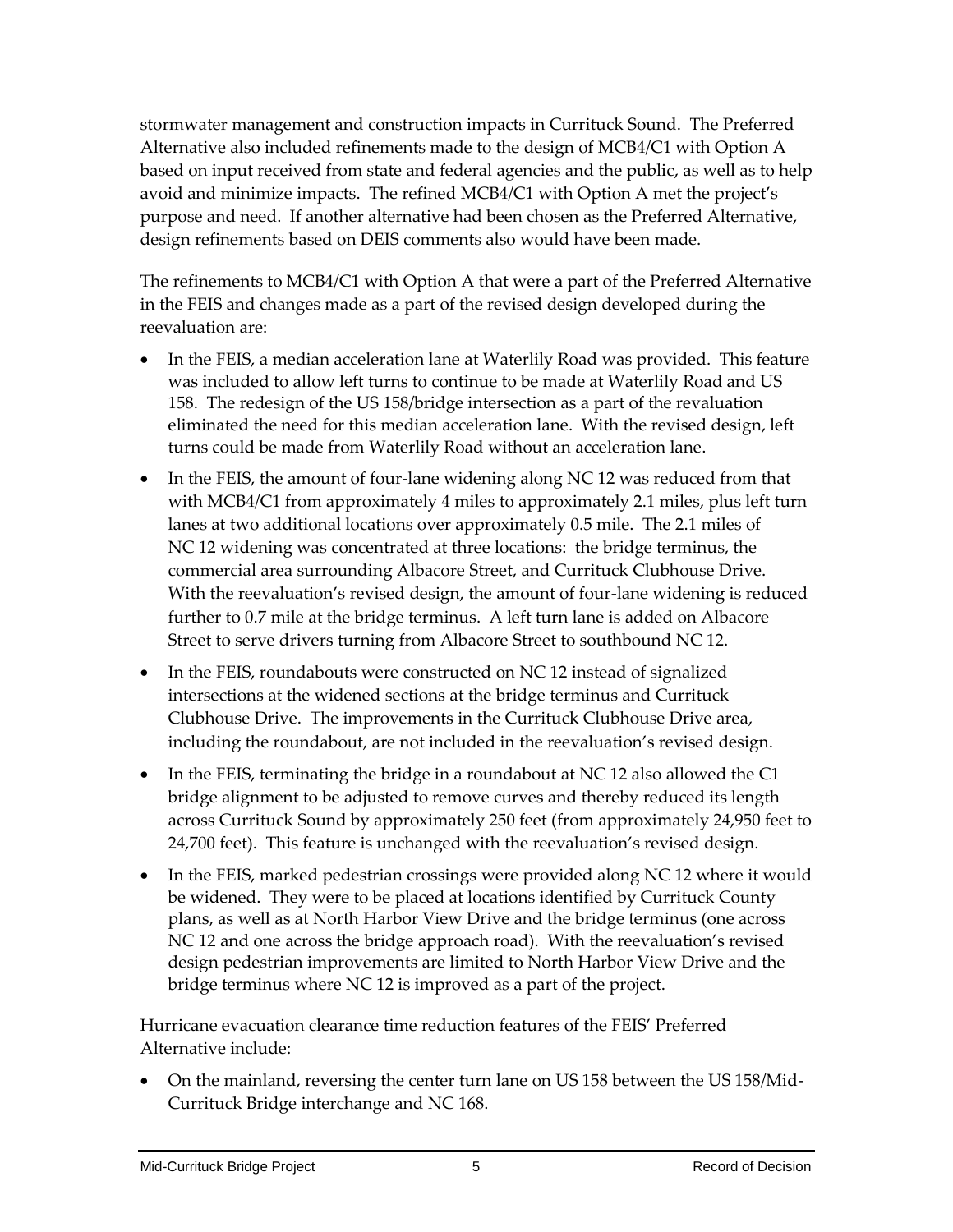• On the Outer Banks, adding approximately 1,600 feet of new third outbound lane to the west of the NC 12/US 158 intersection to provide additional road capacity during a hurricane evacuation.

These hurricane evacuation clearance time reduction features are unchanged with the reevaluation's revised design.

Coordination with environmental resource and regulatory agencies yielded agreement on:

- A preliminary stormwater management plan for the Preferred Alternative.
- Bridge construction technique concepts to minimize aquatic resource impacts with the Preferred Alternative, including approaches to minimize impact to submerged aquatic vegetation (SAV) habitat and potential SAV habitat.

A commitment to finalizing these plans during final design and the permit process is included in the Project Commitments in Appendix G of the *Study Report*.

# <span id="page-9-0"></span>3.4 Mid-Currituck Bridge Study FEIS

The *Mid-Currituck Bridge Study Final Environmental Impact Statement* was signed on January 12, 2012. The FEIS evaluated the components of the Preferred Alternative, presented a revised set of Project Commitments, and included revisions based on public and agency comments on the DEIS. *A Stakeholder Involvement for Final Environmental Impact Statement Technical Report* included responses to public and agency comments on the DEIS.

Additional studies also were completed to assess the potential impacts of the Preferred Alternative and its refinements and to respond to DEIS comments, including: a *Biological Assessment* for federally protected species; a *Terrestrial and Underwater Archaeological Survey and Site and Anomaly Evaluation for the Preferred Alternative of the Mid-Currituck Project in Currituck and Dare Counties* report (James et al., December 2012); water quality studies; quantifying the potential constraints on development associated with the No-Build Alternative and ER2 (widening existing roads) and other refinements to the indirect and cumulative effects analysis; revising the noise impact assessment to reflect NCDOT's July 13, 2011 *Traffic Noise Abatement Policy* and FHWA's revised Title 23 CFR, Part 772 regulations; refining natural resource impact assessment findings to reflect agreed upon stormwater management and construction plans; and other refinements to the impact assessment to reflect the refinements made to MCB4/C1 (Option A) listed above. These studies were completed in coordination with various environmental resource and regulatory agencies as documented in Appendix A of the FEIS.

The lead agencies also completed consultation under Section 7 of the Endangered Species Act, Title 16 *United States Code* (USC), Section 1536(a)(2) with the US Fish and Wildlife Service (USFWS) and the National Marine Fisheries Service (NMFS). The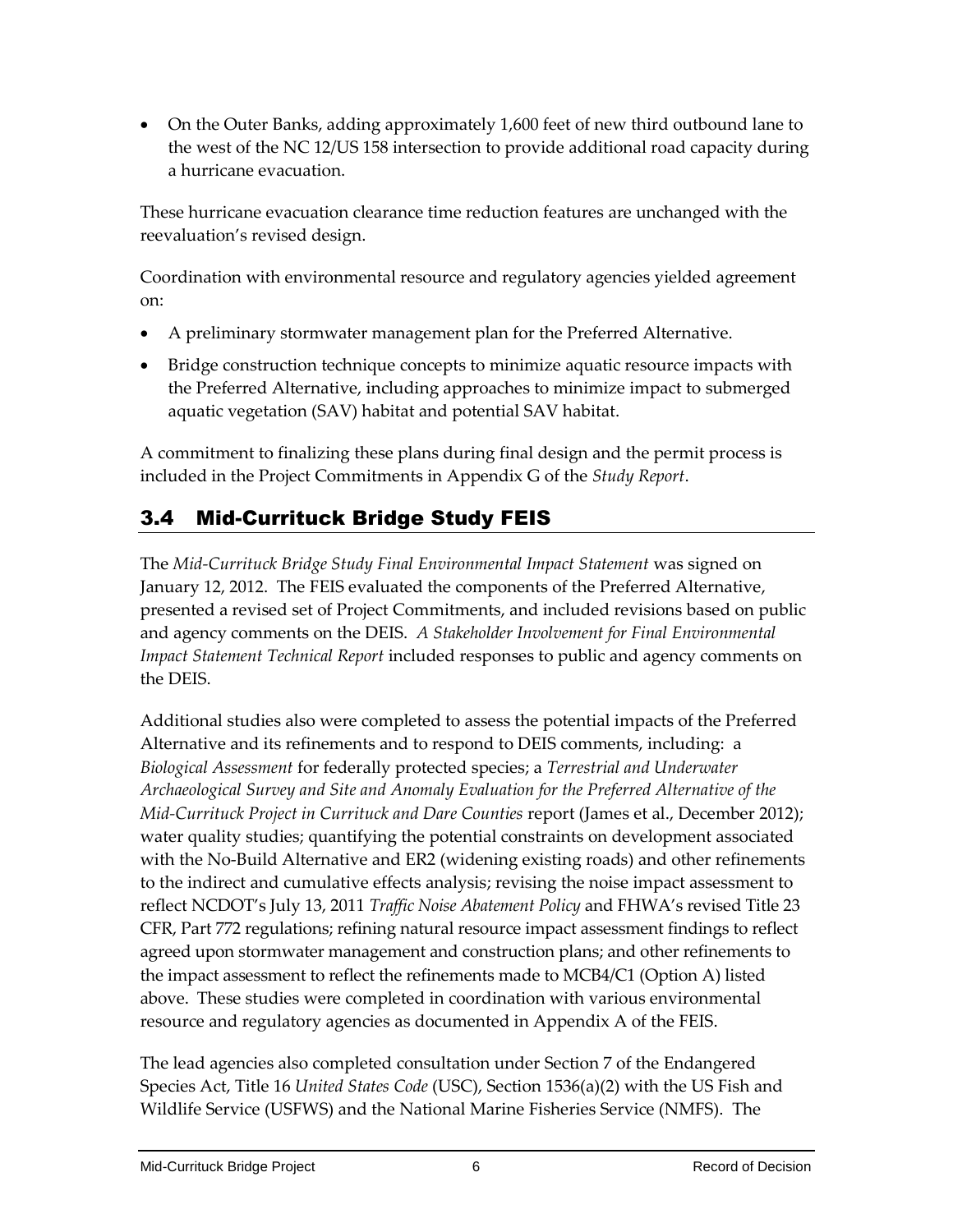biological conclusions for threatened and endangered species were either "No Effect" or "May Affect, Not Likely to Adversely Affect." USFWS concurred with the Biological Conclusions for protected species under their jurisdiction in a letter dated July 8, 2011 and formal consultation was not needed. NMFS concurred with the Biological Conclusions for species under their jurisdiction in a letter dated October 18, 2011 and formal consultation was not needed. No additional consultation is necessary for Endangered Species Act (ESA) compliance based on assessment of project changes and review of protected species lists.

# 3.5 Revaluation of Final Environmental Impact Statement

The reevaluation of the FEIS considered changes that have occurred in the project setting, travel demand, area plans, laws and regulations, and other information or circumstances since the approval of the FEIS in January 2012. It considered whether the FEIS and its Preferred Alternative decision remained valid or whether additional analysis, such as a supplement to the FEIS, was necessary to advance the Mid-Currituck Bridge project to the next stage, the ROD. The FHWA concluded that a supplement to the FEIS was not needed.

As indicated in Title 23 of the Code of Federal Regulations 771.129(b), a written evaluation of a FEIS is required before further approvals may be granted if major steps to advance the action (e.g., authority to undertake final design, authority to acquire a significant portion of the right-of-way, or approval of the plans, specifications and estimates) has not occurred within three years after the approval of a FEIS. Although project development activities have been on-going since the FEIS was approved in January 2012, the ROD has not been approved. As such, the *Reevaluation* was prepared to meet FHWA requirements.

FHWA regulations state that an EIS shall be supplemented whenever the Administration determines that: (1) Changes to the proposed action would result in significant environmental impacts that were not evaluated in the EIS; or (2) New information or circumstances relevant to environmental concerns and bearing on the proposed action or its impacts would result in significant environmental impacts not evaluated in the EIS (23 CFR 771.130(a)). The regulations also state that a supplemental EIS is not necessary where changes result in a lessening of adverse environmental impacts (23 CFR 771.130(b)).

The following studies, updates, and changes were completed during the reevaluation:

• **New Traffic Studies:** New traffic forecasts were prepared for the reevaluation that reconsidered development and traffic growth assumptions used in the FEIS traffic forecasts. Using the new traffic forecasts and road capacity assumptions contained in the 2016 Highway Capacity Manual (HCM), new congestion measures were prepared. For the No-Build Alternative and ER2 new congestion measures were developed assuming both unconstrained planned and expected development on the Currituck County Outer Banks and development constrained by the capacity of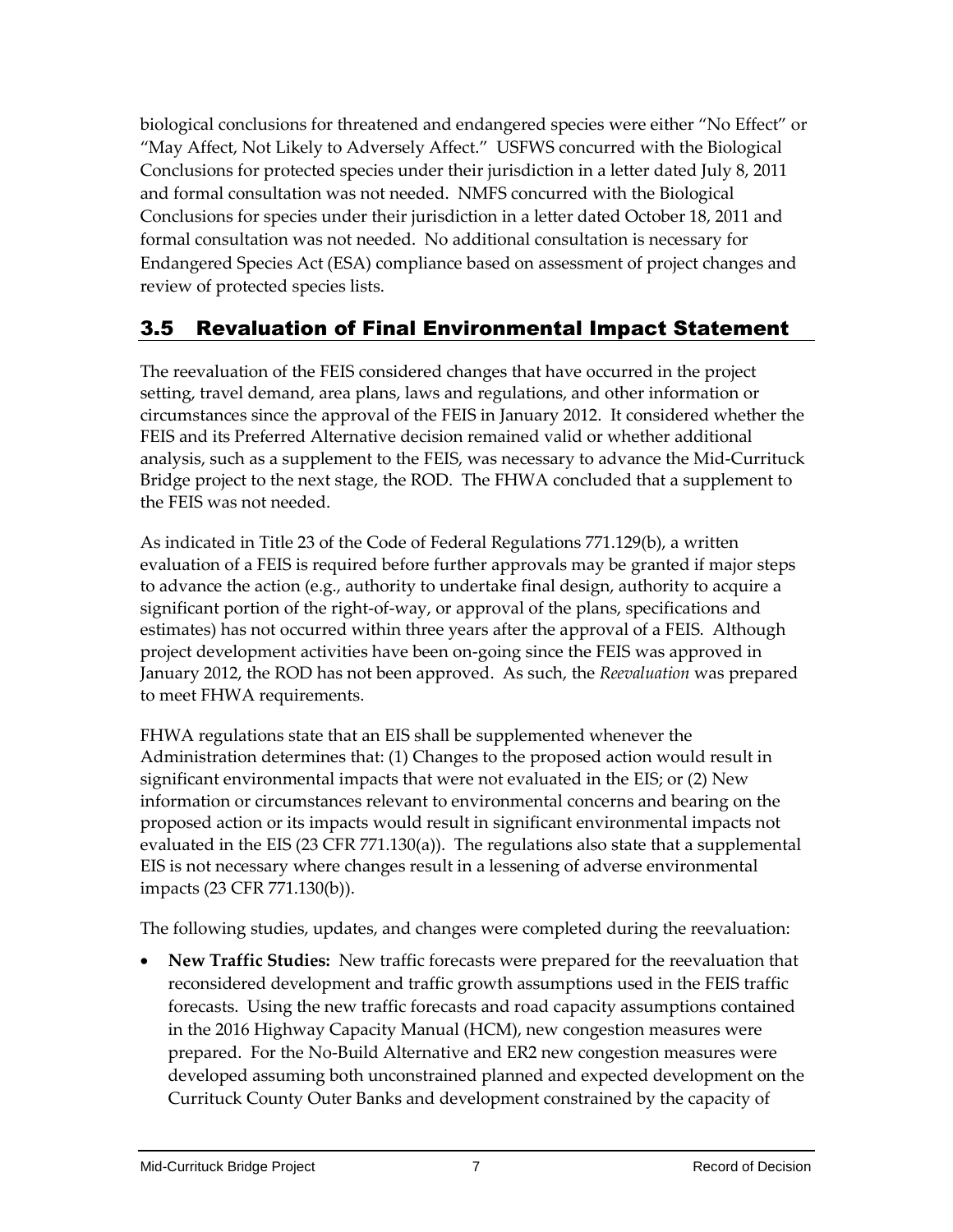NC 12. Design capacity studies were completed for ER2 and the Preferred Alternative and used in the development of revised designs for both alternatives. Travel time and hurricane clearance time findings also were updated.

- **Updated Purpose and Need and Project Benefits:** The results of the new congestion, travel time, and hurricane clearance study findings were used to identify changes in the need for the project and the relative benefits of the Preferred Alternative and ER2 compared with the No-Build Alternative.
- **Updated Alternatives Screening:** Decisions from the 2009 alternatives screening regarding which alternatives were to be evaluated in detail in the DEIS were reconsidered given the new traffic forecasts.
- **Updated Detailed Study Alternatives:** The No-Build Alternative and the designs of ER2 and the Preferred Alternative were updated to take into account the new traffic forecasts and changes in the project setting.
- **Regulatory Changes and New Environmental Studies:** Regulatory changes were identified that have occurred since the release of the FEIS, as well as changes in land use, comprehensive transportation, and pedestrian and bicycle plans. Several new environmental studies were conducted, including: interviews with local officials, surveys of existing land use, environmental justice studies, wetland and other USACE jurisdictional resource delineations, CAMA resource identification, SAV surveys, and updating noise impacts to reflect the revised traffic findings. Additional consultation under Section 7 of the Endangered Species Act was completed with the US Fish and Wildlife Service (USFWS). Cultural resources were reaffirmed with the State Historic Preservation Office (HPO). Findings from the FEIS were evaluated and updated to reflect NCDOT's updated *Traffic Noise Policy*  (October 2016) and FHWA's *Updated Interim Guidance on Mobile Source Air Toxic Analysis in NEPA Documents* (October 2016).
- **Changes in Project Setting:** Based on the above studies, changes in the project's community, cultural resource, natural resource, and other physical characteristics were documented, including both the project area and the indirect and cumulative impact study area.
- **Updated Project Impacts:** Impact issues addressed in Chapter 3.0 of the DEIS and FEIS were updated as needed based on the new traffic forecasts, the revised designs, regulatory changes and new environmental studies, and changes in the project setting.
- **Updated Basis for Choosing the Preferred Alternative:** The basis for choosing the FEIS Preferred Alternative was updated based on the reevaluation of project benefits and impacts.
- **Updated Project Commitments:** Project commitments included in the FEIS were updated based on FEIS comments and the findings of the reevaluation.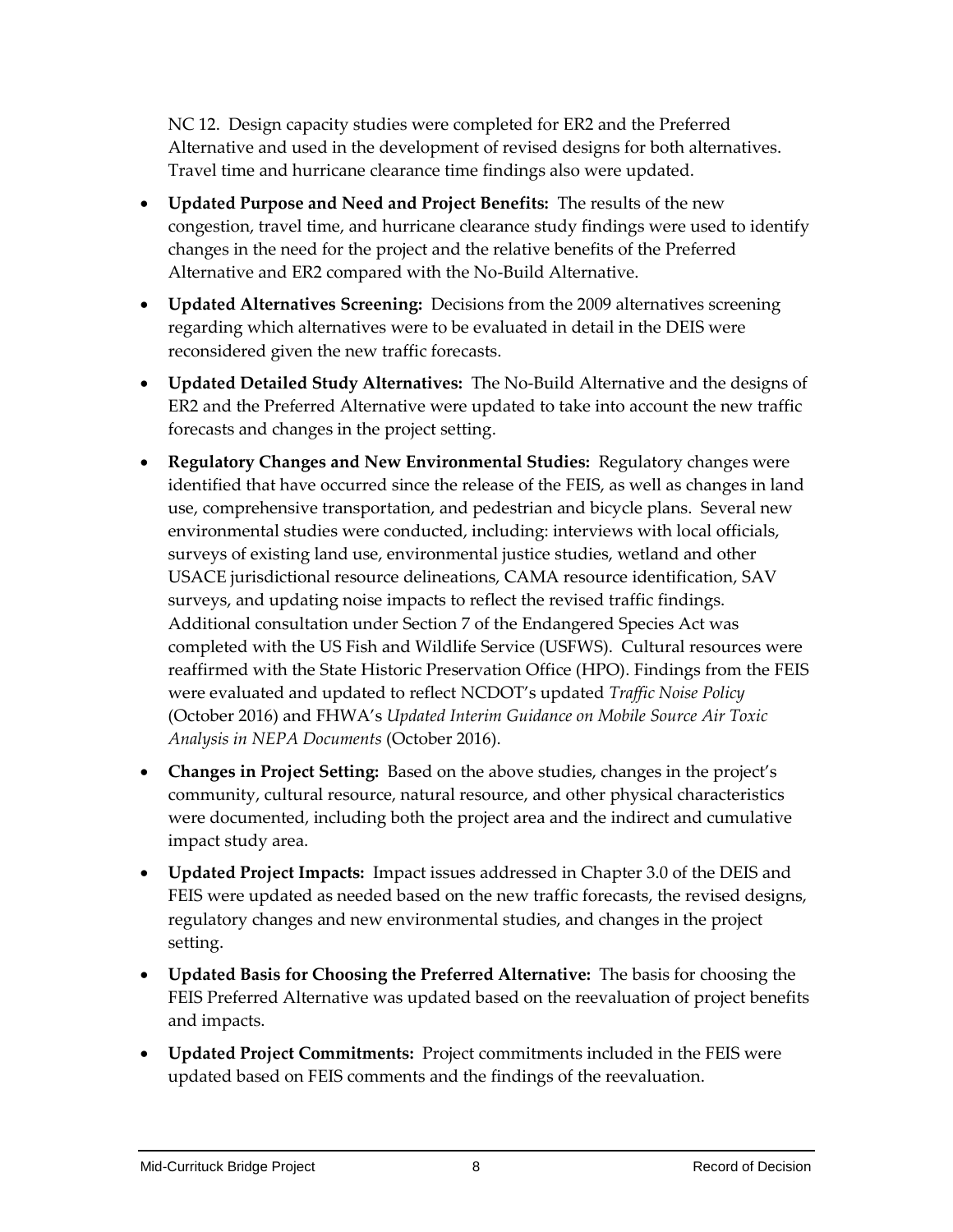In February 2015, contacts were made with state and federal agency, local government, and local business and tourism organizations representatives to obtain information related to:

- Changes in local plans and development ordinances and their enforcement.
- Changes in community-related characteristics, including building permits issued, new subdivisions, population forecasts, public services, and recreational or commercial use of Currituck Sound.
- Changes in natural resources requirements and characteristics, including new or changed Natural Heritage Program (NHP) natural areas, new duck blinds, new or changed Primary Nursery Areas, new Coastal Area Management Act (CAMA) Areas of Environmental Concern, changes to water quality classifications, changes in state stormwater quality law, changes in driver trespassing in USFWS protected areas in the non-road accessible area, and status of wetland mitigation credits available at Ballance Farm Wetlands Mitigation Site.

These contacts augmented project area characteristics information gathered in the field related to:

- New development near the Preferred Alternative
- Changes in viewsheds
- New parking spaces at businesses near the Preferred Alternative that could be affected
- Changes in non-road accessible development patterns
- Changes in multi-use paths (existing and planned)
- New community facilities
- Notable changes in impervious surfaces, including new road and structure development
- New logging in Maple Swamp
- Notable changes in the boundaries of jurisdictional wetland and coastal wetlands where they are affected by the Preferred Alternative
- Notable loss of or other changes in natural areas

This information gathering also resulted in the decision to prepare:

- New traffic forecasts and a new assessment of project needs and benefits based on the new forecasts
- New Section 404 jurisdictional resource delineations
- New SAV surveys in 2015, 2016, 2017 and 2018

Contact was made with local government agencies to obtain information on any changes, updates or additions on: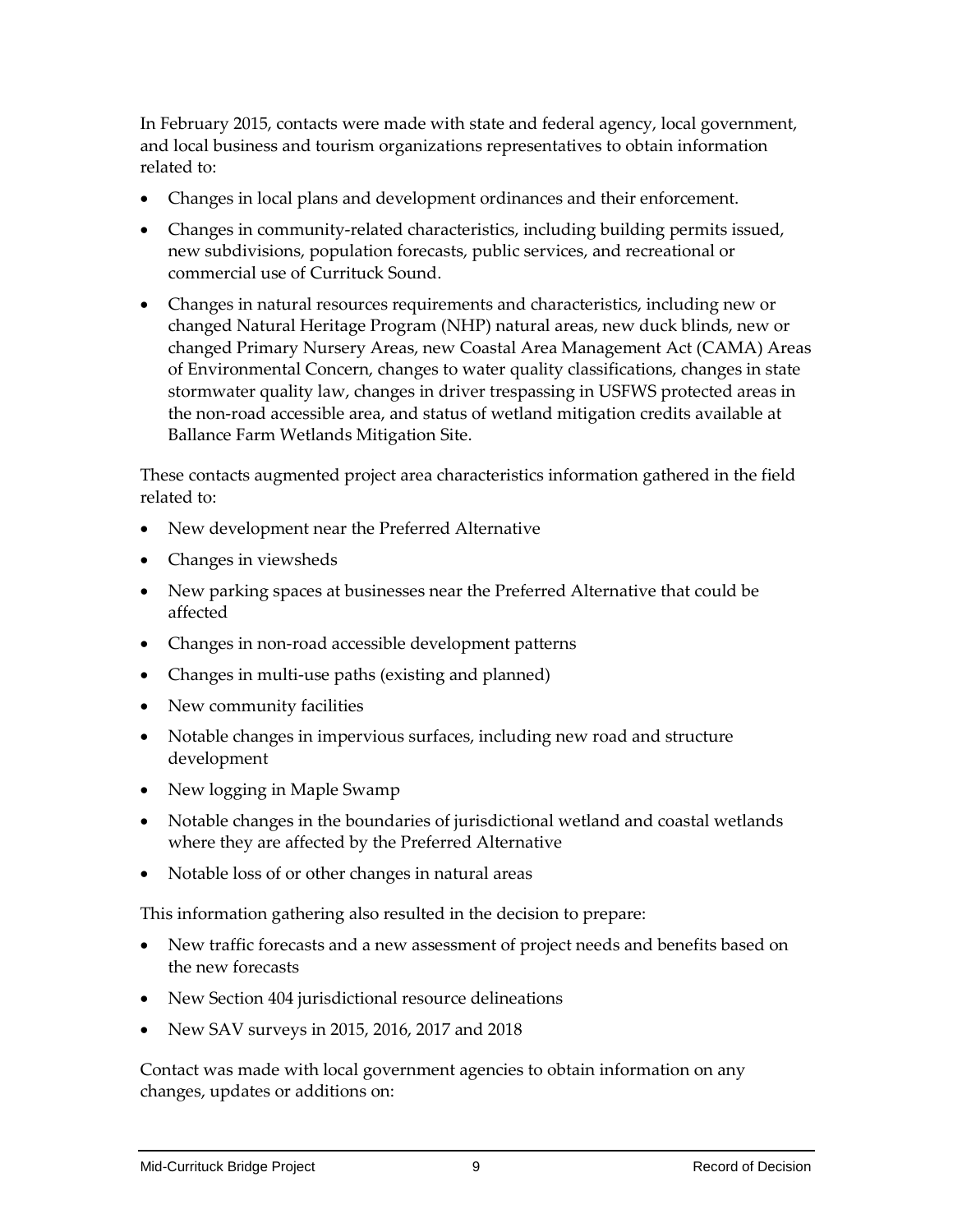- Residential housing density ordinances, specifically any changes in light of the new state legislation that prohibits limiting the number of bedrooms for homes
- New development in or adjacent to the project area along both the Preferred Alternative and ER2
- Land use and redevelopment trends for use in the hurricane evacuation modeling
- Updates on waterpark plan, economic development around the airport and USFWS land swap at Corolla beach in Currituck County

Phone interviews were conducted with two local real estate companies regarding checkin protocols for residential rentals, a possible mid-week rental market, and the average number of occupants per unit during peak season.

# <span id="page-13-0"></span>4.0 Alternatives Considered

This section describes the identification of the preliminary alternatives and the methodologies used in the identification of the Selected Alternative. The section also describes the Selected Alternative and documents the anticipated impacts associated with it.

# 4.1 Range of Alternatives

A range of alternative concepts was considered for the Mid-Currituck Bridge Study, including:

- No-Build Alternative;
- Shifting rental times;
- Transportation Systems Management (TSM);
- Bus transit;
- Four Ferry alternatives (F1 to F4) (see descriptions in Section 2.2.4.1 and Figures 9 and 10 in the *Alternatives Screening Report* [Parsons Brinckerhoff, 2009]);
- Two existing road (ER) improvement alternatives (ER1 and ER2) (see descriptions in Section 2.1.1.1 and Figure 2 in the *Alternatives Screening Report* [Parsons Brinckerhoff, 2009]);
- Nine different Mid-Currituck Bridge corridor locations across Currituck Sound, including two northern corridors (N1 and N2), six central corridors (C1 to C6), and one southern corridor (S) (see descriptions in Section 3.0 and Figures 11 and 12 in the *Alternatives Screening Report* [Parsons Brinckerhoff, 2009]);
- Multiple alignment refinements to the C1 and C2 bridge corridors to minimize impacts (see descriptions in Section 5.0 and Figures 14 and 15 in the *Alternatives Screening Report* [Parsons Brinckerhoff, 2009]), including: three interchange/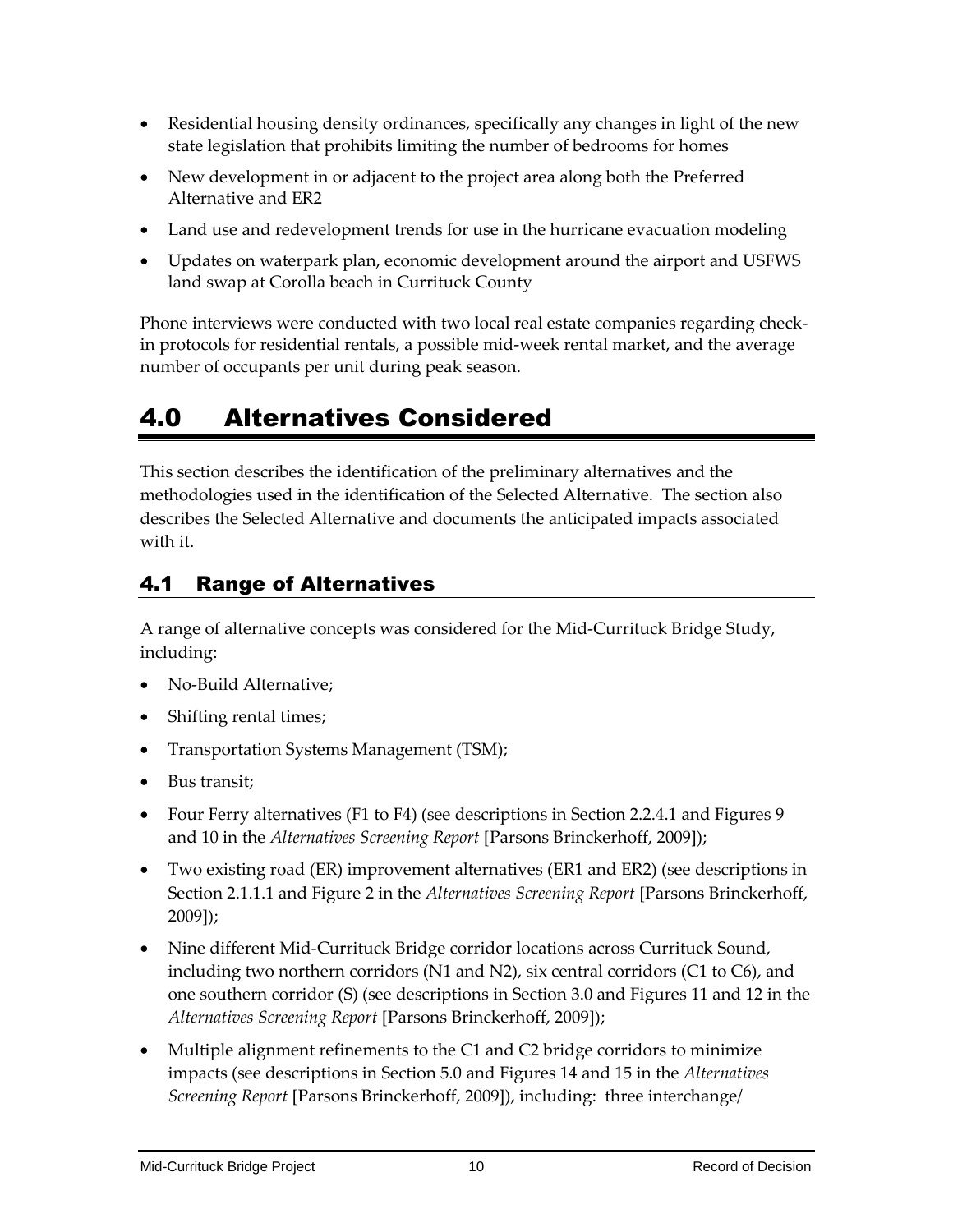intersection design concepts at US 158; shifting the mainland portion of the C1/C2 bridge corridor north and south of the existing powerline right-of-way through Maple Swamp; and refinements to the Outer Banks termini (5 alternative locations for C1 and 2 alternative locations for C2);

- Two design options (Option A and Option B) for the mainland approach road (i.e., between US 158 and Currituck Sound) to the Mid-Currituck Bridge (see descriptions in Section 6.0 and Figure 16 in the *Alternatives Screening Report* [Parsons Brinckerhoff, 2009]); and
- Four different combinations of a Mid-Currituck Bridge (MCB) and improvements to existing roads (MCB1 to MCB4) (see descriptions in Section 2.1.1.2 and Figures 6 and 7 in the *Alternatives Screening Report* [Parsons Brinckerhoff, 2009]).

These alternatives were evaluated as part of a multi-step screening process which is documented in the *Alternatives Screening Report* (Parsons Brinckerhoff, 2009).

Shifting rental times, TSM, bus transit, and the ferry alternatives were eliminated from further consideration because they would not, among other reasons, fully meet the purpose and need of the project. Additional screening also resulted in elimination of some of the existing road improvement alternatives and the northern and southern Mid-Currituck Bridge corridor location alternatives. Ultimately, five detailed study alternatives were evaluated in the DEIS (ER2, MCB2/C1, MCB2/C2, MCB4/C1, and MCB4/C2), as agreed to with environmental resource and regulatory agencies at a TEAC meeting on July 8, 2008.

As a part of the reevaluation, shifting rental times, TSM, bus transit, and ferry alternatives were revisited. A composite alternative also was assessed. The conclusion that these are not reasonable alternatives did not change (see Section 3.3 of the *Study Report*). The need to reassess MCB2, bridge corridor C1, and design Option B also was considered. It was concluded that the reasons to not make this alternative, corridor, and option a part of the FEIS Preferred Alternative remained valid (see Section 1.2 of the *Study Report*).

Three alternatives were reassessed in the reevaluation: No-Build Alternative, ER2, and the FEIS Preferred Alternative. The No-Build Alternative was redefined based on the 2018 to 2027 STIP (see Section 1.2.1.3 of the *Study Report*)*.* The preliminary designs for the Preferred Alternative (see Section 1.2.2.2 of the *Study Report*) and ER2 (see Section 1.2.3.2 of the *Study Report*) assumed in the DEIS and FEIS impact assessments were revised. This was done to reflect the revised traffic forecasts and to further minimize impacts by taking into consideration changes in the project setting since the release of the FEIS. Costs and financing strategies were revisited (see Sections 1.2.4 and 1.2.5 of the *Study Report*).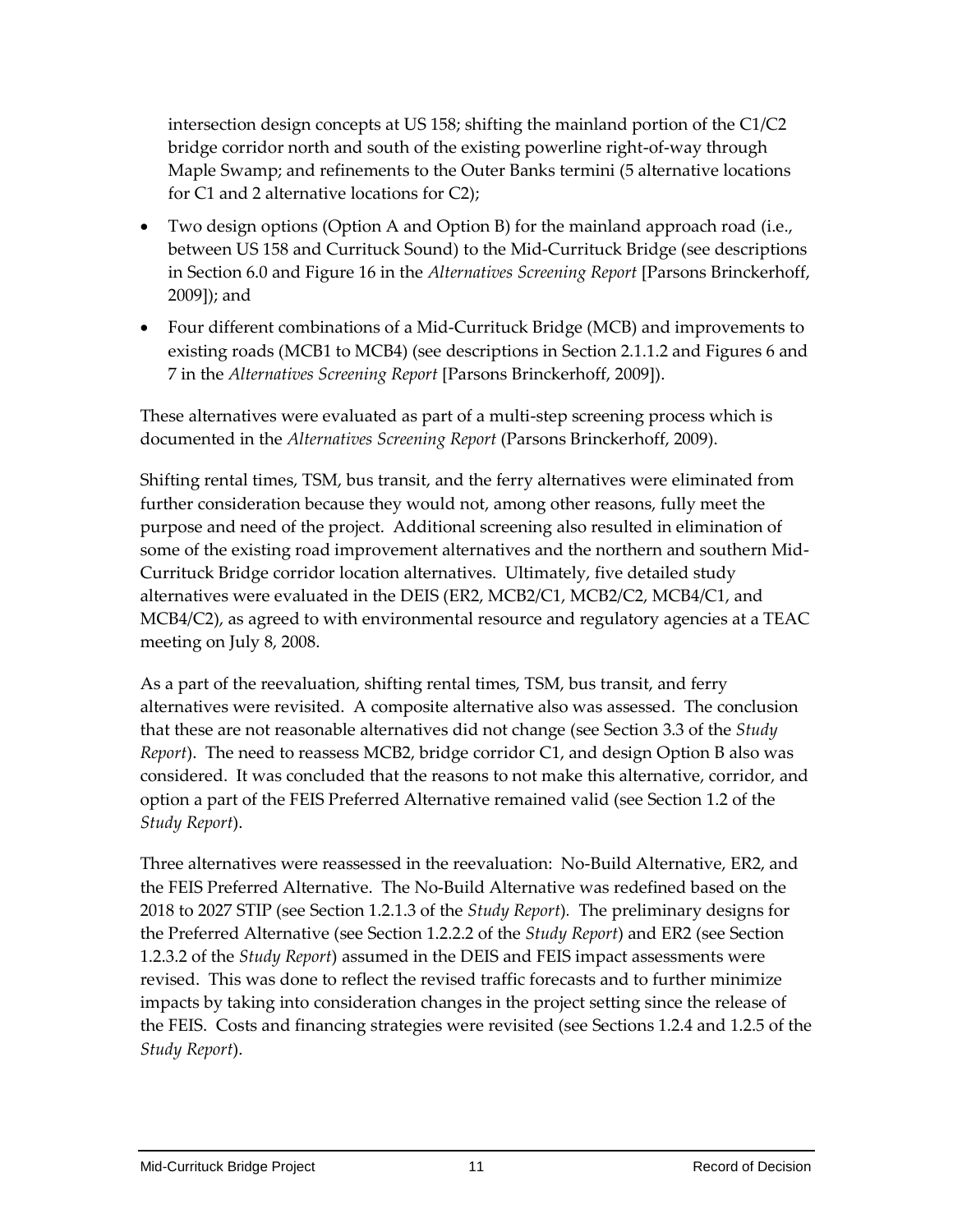### 4.2 Basis for Choosing the Selected Alternative

MCB4 was identified as the Recommended Alternative in the DEIS (Section 2.6). Based on public comments received on the DEIS and in coordination with environmental resource and regulatory agencies, MCB4/C1 with Option A was selected as the project's Preferred Alternative, as documented in the FEIS. The FEIS Preferred Alternative also included limited improvements to existing NC 12 and US 158, as well as primarily reversing the center turn lane on US 158 between the Mid-Currituck Bridge interchange and NC 168 to reduce hurricane evacuation clearance times. The FEIS Preferred Alternative included refinements made to MCB4/C1 with Option A between the release of the DEIS and FEIS based on input received from state and federal agencies and the public, as well as to help avoid and minimize impacts (Section [3.3\)](#page-7-0). Further design revisions were made to the Preferred Alternative as a part of the reevaluation (Sections [3.3](#page-7-0) and [4.3\)](#page-18-0)*.* 

MCB4/C1 with Option A and with refinements presented in the FEIS and in the reevaluation to help avoid and minimize impacts is now identified as the Selected Alternative based on the considerations that follow. This list is organized by issues as they are presented in the FEIS. Also, this list does not represent all benefits or impacts of the Selected Alternative, just those elements that differentiated the Selected Alternative when compared to the other detailed study alternatives.

#### **4.2.1 Travel Benefit Considerations**

The Selected Alternative offers the greatest summer travel benefits, primarily on the summer weekend. They are:

- Less severe congestion, with traffic demand during periods of congestion generally not exceeding the capacity of the road.
- A shorter duration of congestion on NC 12 in Dare County, 10 to 12 hours versus 13 to 15 hours on the summer weekend with the No-Build Alternative. ER2 would not reduce the duration of congestion on NC 12.
- Travel demand not exceeding the capacity of NC 12 on the summer weekend make it unlikely that queues on NC 12 would back up onto US 158, unless there is a crash or other lane blockage. Such backups disrupt US 158 traffic and cause temptation for visitors to use local streets in Southern Shores to bypass a portion of NC 12.
- The greater travel time benefit, including the 11-minute travel time from the Currituck County mainland to its Outer Banks over the Mid-Currituck Bridge and a reduction in average summer travel time on existing roads from Aydlett Road to the Outer Banks' bridge terminus by 64 minutes from 136 minutes to 72 minutes. ER2 would reduce travel time by 19 minutes to 117 minutes, but not offer the short travel time to the Currituck County Outer Banks offered by the Selected Alternative. The traffic forecasts indicate that in 2040, 2.8 million trips would pass across the Mid-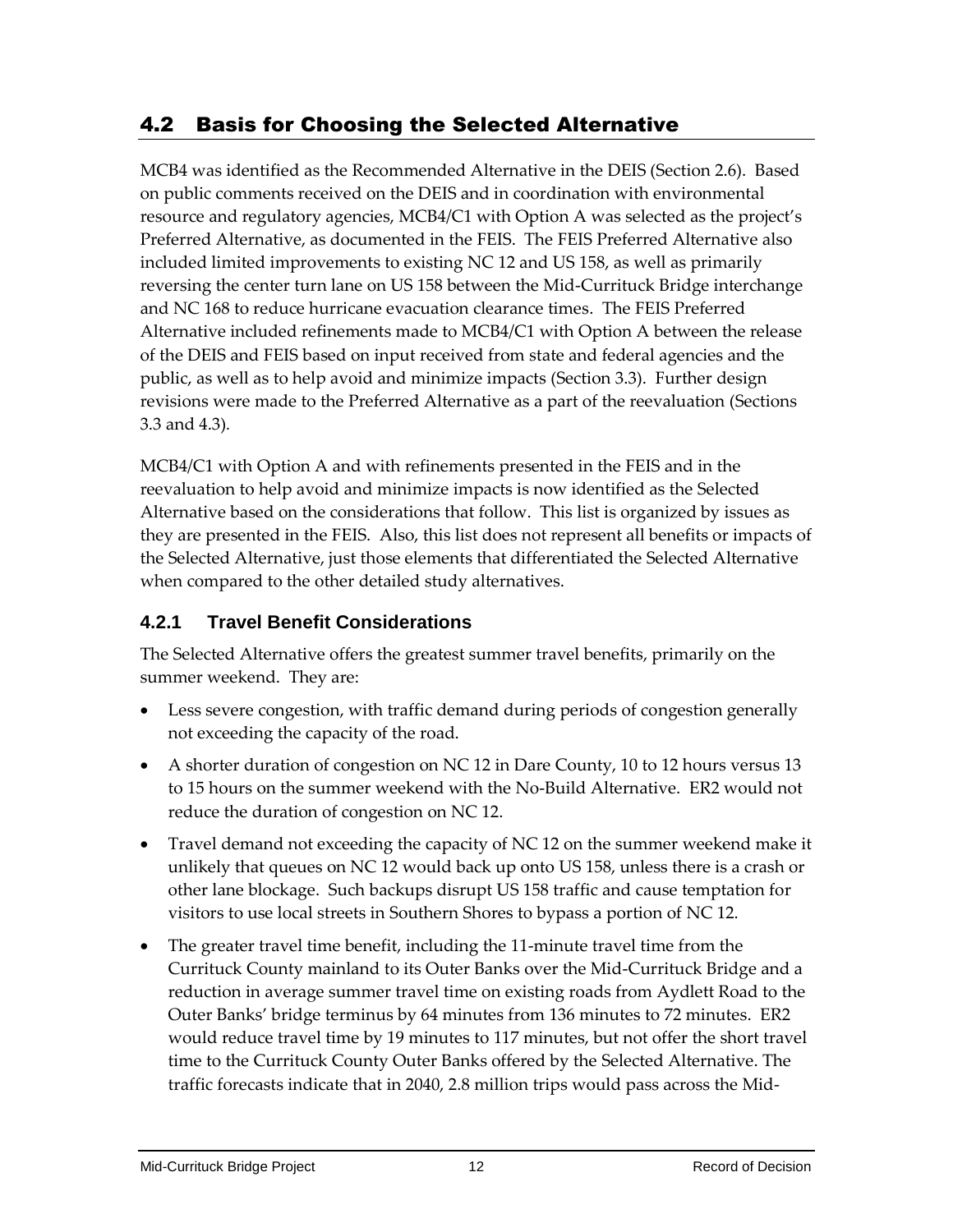Currituck Bridge, including 18,000 on each summer weekend, each taking advantage of the 11-minute trip from the mainland to the Outer Banks.

### **4.2.2 Community Impact Considerations**

- With the Selected Alternative, neighborhood and community cohesion impacts would involve the creation of a visual barrier in Aydlett. The use of the revised C1 corridor presented in the FEIS with the Preferred Alternative (including the revised design) would pass through what was the unimproved (streets and utilities are not installed) Phase II of the Corolla Bay subdivision. NCDOT made an advanced purchase of the land in February 2016 with the approval of the Board of Transportation. Neighborhood and community cohesion impacts would be minor with ER2. ER2 would not affect Aydlett or the Corolla Bay area.
- The Selected Alternative is consistent with area CAMA land use plans in that they include a Mid-Currituck Bridge. In addition, the Selected Alternative does not widen NC 12 in Dare County. Since the preparation of the FEIS, the Town of Southern Shores has updated their CAMA land use plan (July 2012). The new plan supports the construction of a Mid-Currituck Bridge. No other CAMA land use plan updates have occurred in the project area.
- Reducing the amount of NC 12 four-lane widening, first as described for the Preferred Alternative in the FEIS and further for the revised design presented in the reevaluation, compared to the amount of widening proposed for MCB4 in the DEIS addresses citizen and local government concerns related to pedestrian crossing of NC 12. The widening of NC 12 would be least with the revised design for the Selected Alternative. This reduction in widening greatly reduces the need for infiltration strips within a permanent drainage easement along a widened NC 12 and reduces the potential for adverse community impacts along NC 12 in general.

#### **4.2.3 Cultural Resource Impact Considerations**

• The Selected Alternative with reversing the center turn lane on US 158 to improve hurricane evacuation clearance times would have No Effect or No Adverse Effect on properties listed on or eligible for inclusion in the National Register of Historic Places (NRHP). These findings are unchanged because historic and archaeological resource findings from cultural resource surveys in 2007, 2008, and 2009, as well as additional archaeological studies conducted in 2011 for the Preferred Alternative, have neither changed nor has the impact area of the Preferred Alternative expanded beyond the cultural resource survey area since the preparation of the FEIS. This conclusion was affirmed by the State Historic Preservation Office (HPO) in a July 20, 2015 letter (Appendix A). In a letter dated April 7, 2017, the HPO affirmed the same conclusion for ER2.

#### **4.2.4 Natural Resource Impact Considerations**

• The Selected Alternative would have no impact on CAMA wetlands. Also, no wetlands on the shoreline of Currituck Sound would be affected. There have been no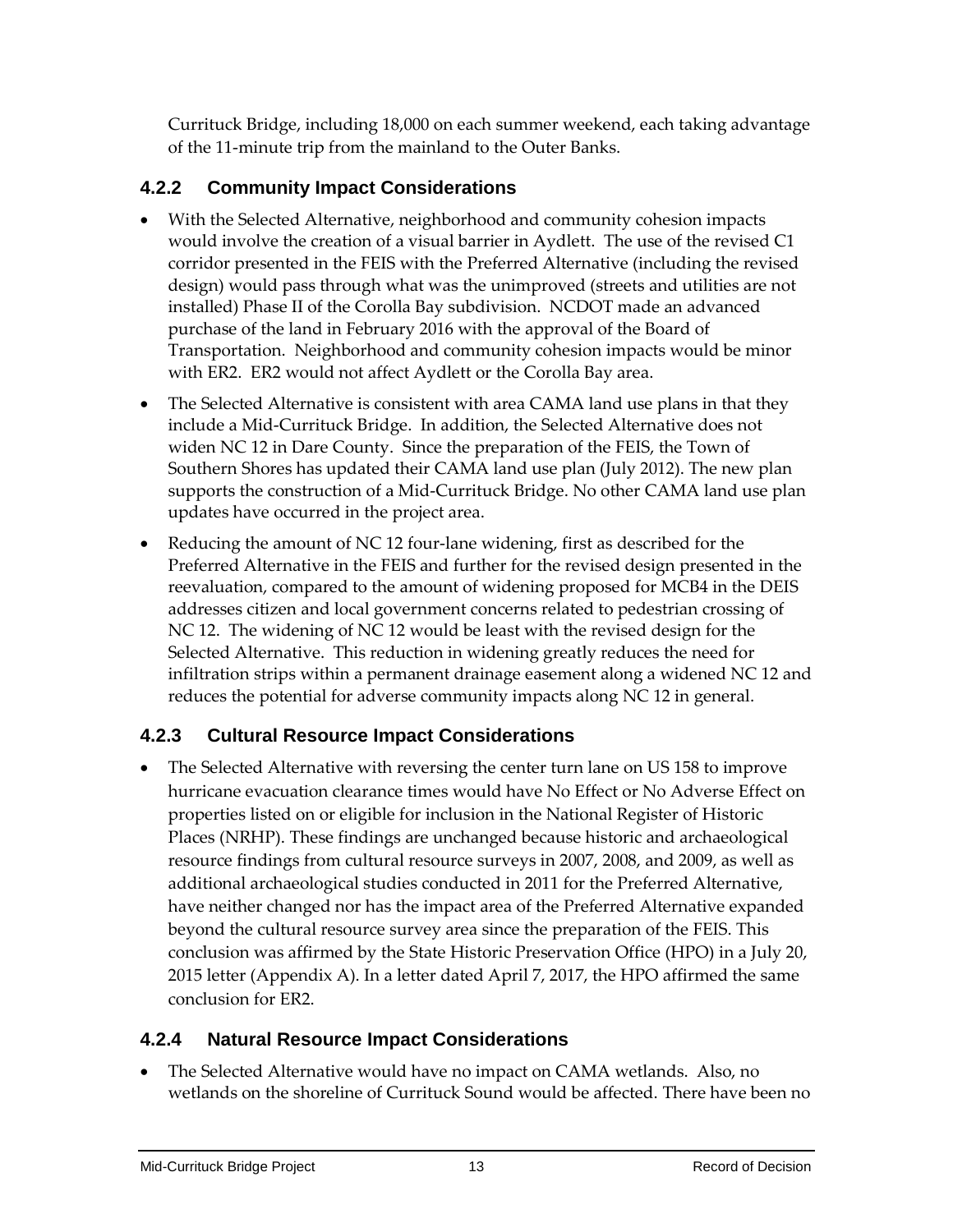notable changes in the location and extent of CAMA wetlands since the preparation of the FEIS. These conclusions were affirmed in the field by a representative of the NC Department of Environmental Quality (NCDEQ), Division of Coastal Management (DCM) in March 2016.

- The Selected Alternative seeks to avoid and minimize impacts to jurisdictional waters, as practicable. Wetland fill impacts, calculated as including the area within 25 feet of the slope-stake line, are estimated to be 4.2 acres with the revised design of the Selected Alternative. Wetland fill impacts incurred by the revised design for ER2 would be 8.5 acres.
- The construction approach described for the Selected Alternative in Section 2.4.2 of the FEIS seeks to minimize construction related impacts to Currituck Sound, as practicable, through the use of temporary open trestles and barges. This finding is unchanged since no changes in the construction approach are proposed.
- A preliminary stormwater management plan for the Selected Alternative described in Section 2.1.7 of the FEIS for the Preferred Alternative is designed to minimize impacts to Currituck Sound from bridge runoff. A final stormwater management plan would be developed during final design, documenting implementation of current best management practices (BMPs) in compliance with NCDOT's National Pollutant Discharge Elimination System (NPDES) permit for the protection of aquatic and terrestrial resources. Preparation of the final stormwater management plan would be conducted in consultation with environmental resource and regulatory agencies.

### **4.2.5 Other Physical Characteristics Considerations**

- The Selected Alternative would have the least number of homes (which is 59 with the revised design) that would experience a traffic noise impact as defined by FHWA's noise abatement criteria and NCDOT's 2016 *Traffic Noise Policy*.
- The Mid-Currituck Bridge component of the Selected Alternative would reduce the impact of accelerated sea level rise on travel on the Outer Banks north of the Dare/Currituck County line by providing an alternate route to and from the Outer Banks if sea level rise were to result in a breach in NC 12 near the Dare/Currituck County line.
- The Selected Alternative would result in a negligible impact on the surface water and no impact on groundwater hydrology in Maple Swamp or on storm surge elevations. This remains the case because no changes have been made in the design of these alternatives since the preparation of the FEIS that would add fill to surface waters or Maple Swamp. The impact was minimized with the Selected Alternative by bridging Maple Swamp.

### **4.2.6 Financing and Design Considerations**

• The Selected Alternative could be financed by a combination of toll revenue bonds, a Transportation Infrastructure Finance and Innovation Act (TIFIA) loan, Grant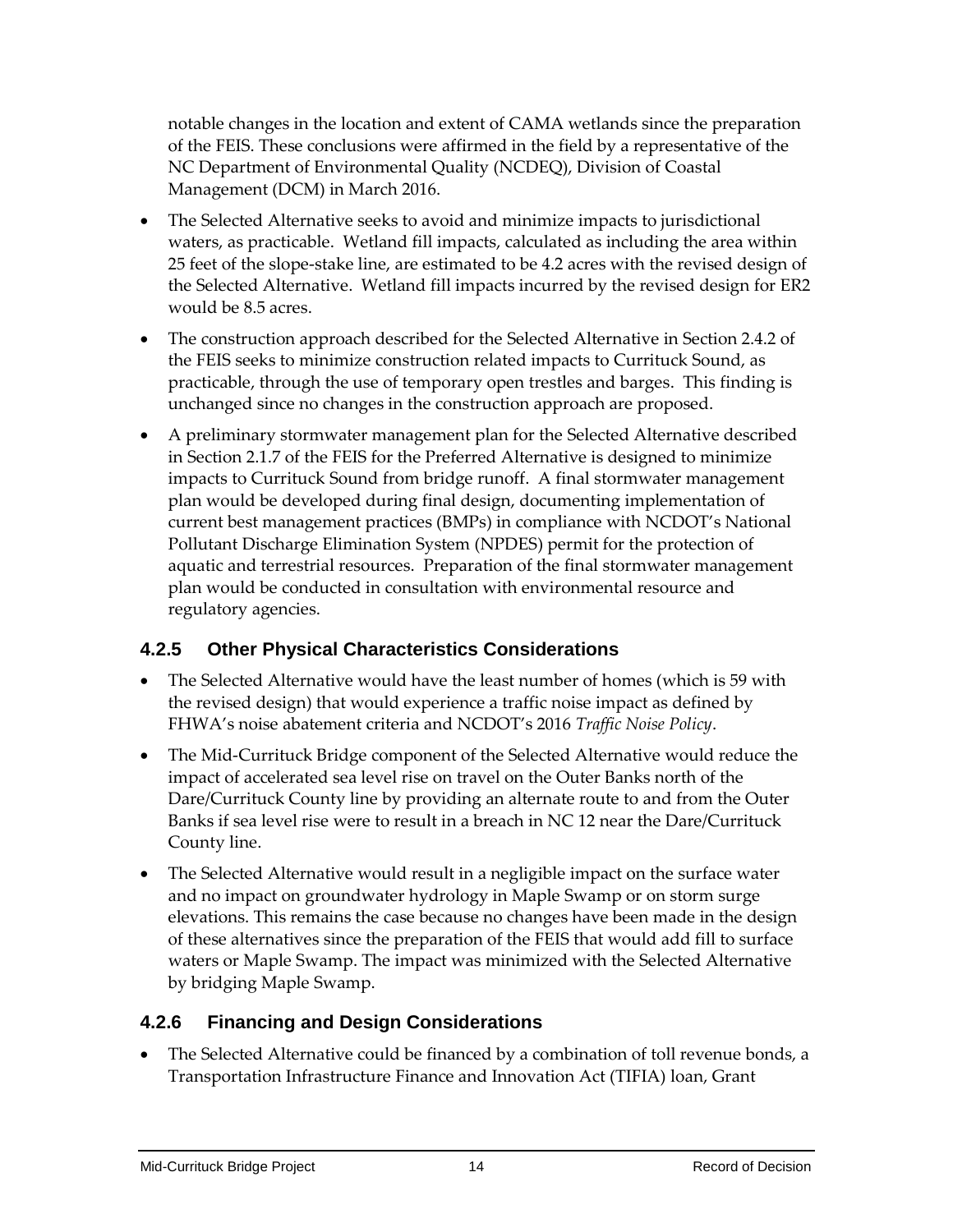Anticipation Revenue Vehicle (GARVEE) bonds and State Matching funds, as described by the preliminary Plan of Finance in Section 1.2.5 of the *Study Report*.

- The current plan of finance for the Selected Alternative includes a combination of toll revenue bonds, a TIFIA loan, GARVEE bonds, and State Matching funds. This plan represents one potential funding scenario for constructing the Selected Alternative.
- The Selected Alternative would have the fewest changes in current access to residential and business properties.
- With the Selected Alternative, traffic control measures on US 158 for approximately 5 miles between the Mid-Currituck Bridge and NC 168 would be implemented during a hurricane evacuation event. Improvements for 1,600 feet west of the US 158/NC 12 intersection would be implemented, instead of the 27 miles with ER2, reducing environmental impacts.

# <span id="page-18-0"></span>4.3 Description of the Selected Alternative

The Selected Alternative is MCB4/C1 with Option A with refinements made to help avoid and minimize impacts. The basic design features of the Selected Alternative are:

- A 4.7-mile-long, two-lane toll bridge across Currituck Sound with 8-foot shoulders with approach roads, in Currituck County.
- A mainland bridge approach road placed between Aydlett Road (SR 1140) and approximately 430 to 720 feet north of the powerline that parallels Aydlett Road. The bridge approach would intersect US 158 with an interchange. A toll plaza would be just east the US 158 interchange.
- The mainland bridge approach road would include a 1.5-mile-long bridge over Maple Swamp. Drivers traveling between US 158 and Aydlett would continue to use Aydlett Road. In Aydlett, the approach road would pass through Aydlett on fill (approximately 3 to 23 feet high) and bridge Narrow Shore Road, as described above for the FEIS design.
- A bridge approach road on the Outer Banks that ends in the undeveloped Phase II of the Corolla Bay subdivision. In May 2015, the Board of Transportation authorized the advanced purchase of this property at the request of the property owner. It was purchased in February 2016 by NCDOT. The bridge approach would connect with NC 12 at an intersection approximately 2 miles north of the Albacore Street retail area.
- Widening NC 12 for approximately 0.7 mile, in the bridge terminus area between Devils Bay (entrance to the Corolla Bay subdivision) and North Harbor View Drive.
- Roundabout at the bridge terminus at NC 12.
- Left turn lane on Albacore Street for drivers turning from Albacore Street to southbound NC 12.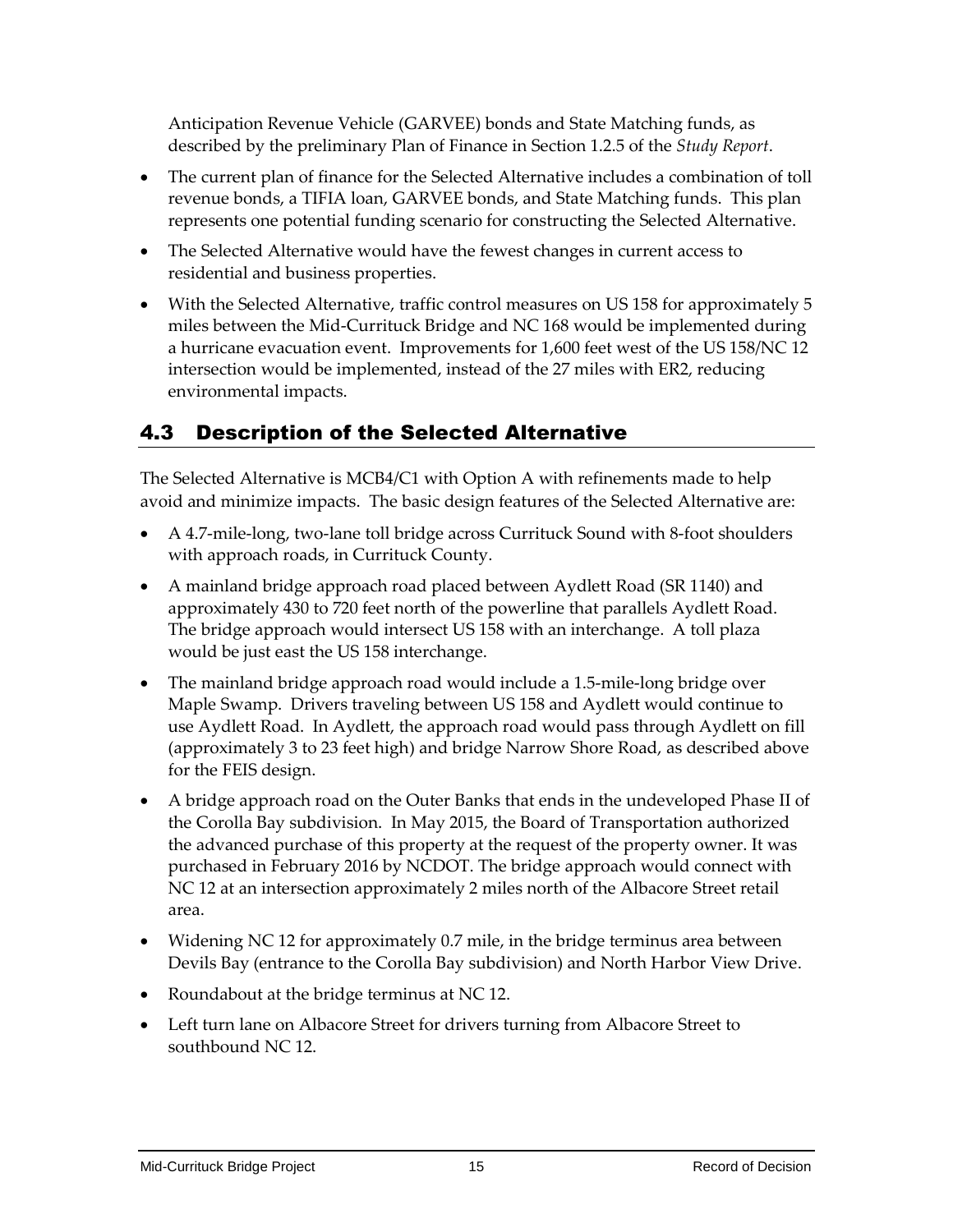- Marked pedestrian crossings on NC 12 at North Harbor View Drive, as well as at the bridge terminus at NC 12 (one across NC 12 and one across the bridge approach road).
- Hurricane evacuation clearance time reduction features:
	- On the mainland, reversing the center turn lane on US 158 for 5 miles between the US 158/Mid-Currituck Bridge interchange and NC 168.
	- On the Outer Banks, adding approximately 1,600 feet of new third outbound lane to the west of the NC 12/US 158 intersection in Dare County to provide additional road capacity during a hurricane evacuation. The additional lane would start at the US 158/Cypress Knee Trail/Market Place Shopping Center intersection and end approximately 450 feet west of the Duck Woods Drive intersection, a total distance of approximately 1,600 feet. From this point, the new lane would merge back into the existing US 158 westbound lanes over approximately 300 feet.

A cost estimate review was completed in January 2018 that included individuals from FHWA and NCDOT and the project study team to review the cost and schedule estimates for the Selected Alternative. The objective of the review was to verify the accuracy and reasonableness of the total cost estimate and schedule, and to develop a probability range for the cost estimate that represented the project's then current stage of development. The January 2018 cost estimate review yielded the estimate of total project cost of \$490.59 million (in year of expenditure dollars with a 70 percent confidence level and not including prior expenditures of \$40.48 million as of November 30, 2017), broken down as follows:

| Construction (millions)             | \$463.61 |
|-------------------------------------|----------|
| Environmental Mitigation (millions) | \$1.64   |
| Right-of-Way Cost (millions)        | \$13.97  |
| • Utilities (millions)              | \$11.37  |
| <b>TOTAL COST (millions)</b>        | \$490.59 |

# 4.4 Impacts of the Selected Alternative

Impacts for the Selected Alternative were discussed in detail in Chapter 3 of the FEIS, summarized in Table S-1 of the FEIS. They are revisited in Section 4.0 of the *Study Report* and are now as follows:

#### **Community Impacts:**

- Loss of Neighborhood or Community Cohesion
	- Mainland: Visual barrier to cohesion in Aydlett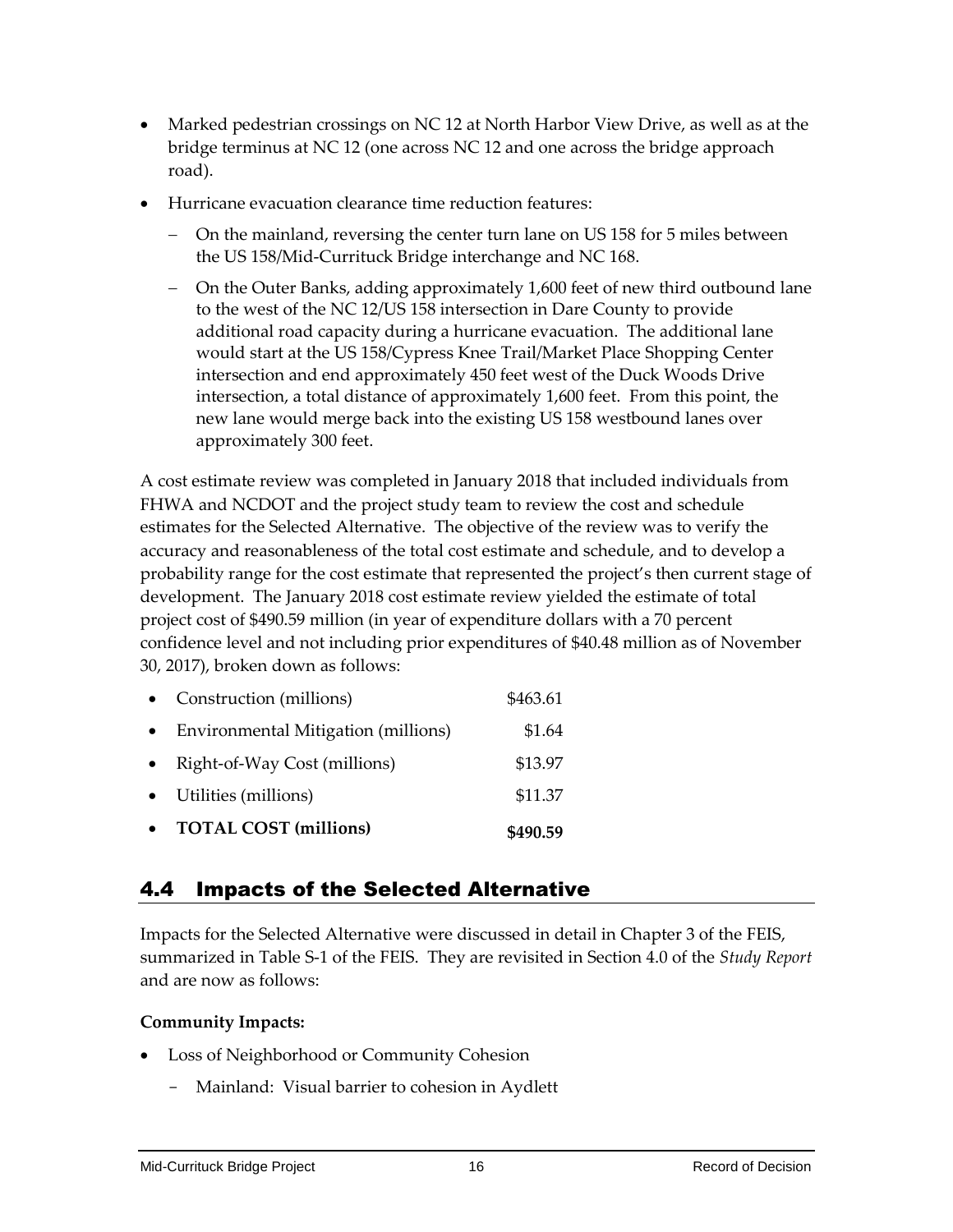- Outer Banks: Will be in what was the unimproved Phase II of Corolla Bay subdivision purchased by NCDOT in February 2016, so Phase I will not be divided. Although difficult to quantify because of its preemptive nature, advance right-of-way purchase avoided potential cost and displacement/ relocation impacts that would have occurred with development of the land prior to purchase. Reduction in neighborhood cohesion at North Harbor View Drive by increasing traffic and pavement width with a left turn lane on NC 12 where pedestrians cross between two parts of Monteray Shores. Traffic noise predicted to approach or exceed FHWA's noise abatement criteria at five receptors.
- Relocations
	- Residences: 6 (including 1 likely vacant rental unit)
	- Businesses: 3
	- Outdoor Advertising Signs: 3
	- Gravesites: 2
- Land Use Plan Compatibility: Generally compatible
- Access Changes
	- Neighborhood: Frontage roads used to maintain access to US 158 for properties in the US 158 interchange area. North access road to North Harbor View Drive relocated.
	- Business: Substantial changes in business access on the mainland.
- Effects on Pedestrian and Bicycle Provisions: Existing pedestrian and bicycle multiuse paths at the time of construction that are displaced would be replaced.
	- Environmental Justice: No disproportionately high and adverse effects on any minority, low-income populations, or limited English proficiency populations in accordance with the provisions of Executive Order 12898 and FHWA Order 6640.23. No further environmental justice analysis is required.
- Farmland
	- Prime Soils Used: 30.3 acres
	- State and Locally Important Soils Used: 28.9 acres
	- Agricultural land used: 22.0 acres

#### **Natural Resource Impacts:**

- Water Quality Impacts
	- Potential for increased turbidity levels during Mid-Currituck Bridge construction.
	- Increased levels of bridge and highway runoff with 64.3 acres of increased impervious surface.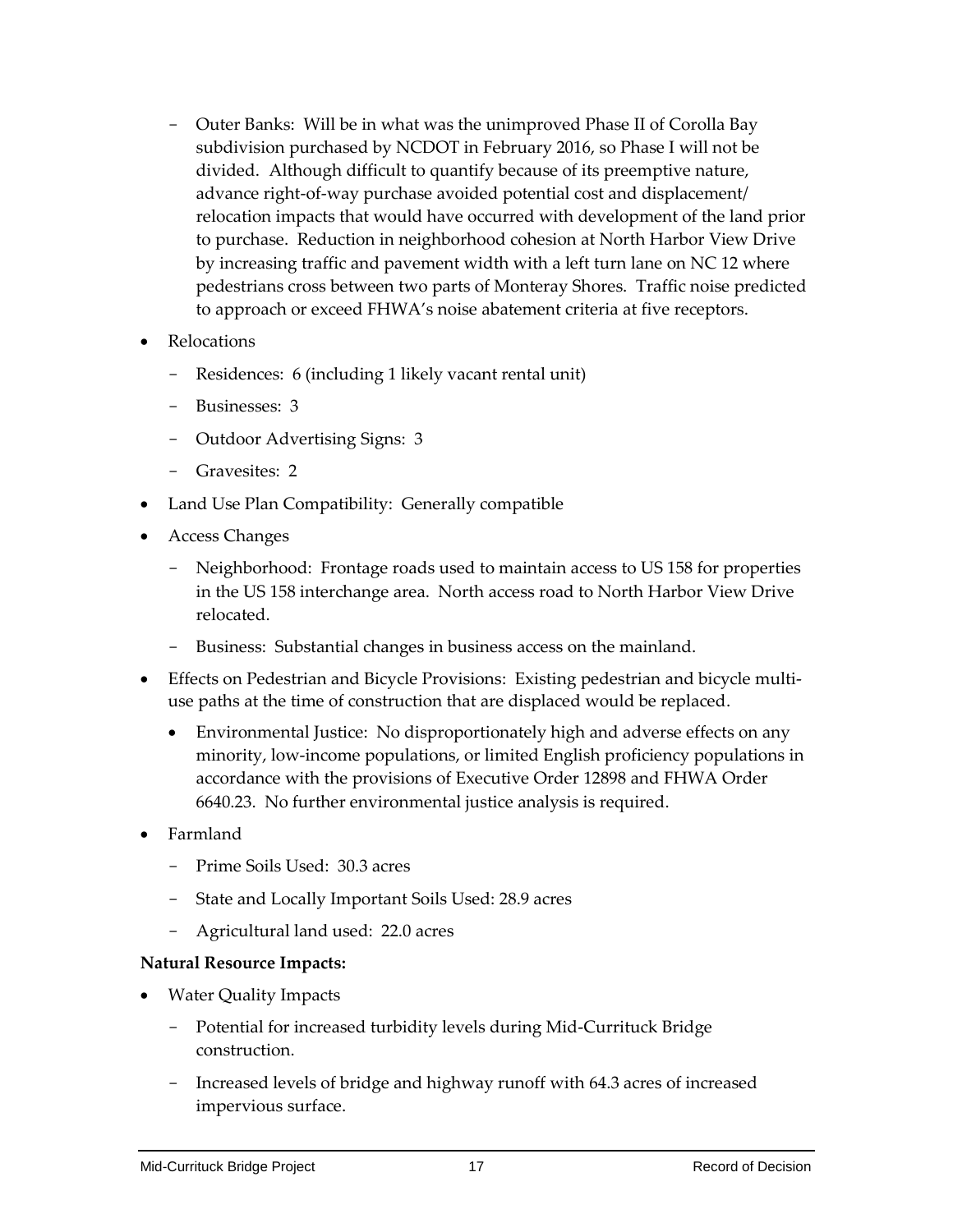- Natural Upland Biotic Communities
	- Fill in Natural and Naturalized Upland Communities (includes mixed pinehardwood forest, hardwood forest, maritime shrub-grassland, and maritime forest): 22.8 acres
	- Clearing Natural and Naturalized Upland Communities (includes mixed pinehardwood forest, hardwood forest, maritime shrub-grassland, and maritime forest): 0.0 acres
- Land Wildlife Habitat Impact: Removal and alteration of wildlife habitat (both by habitat use and bridging) and habitat edge effects.
- Aquatic Bottom Shaded (water depths  $\leq$  6 feet): 7.8 acres
- Water Wildlife Habitat Impact: Altered light levels and the introduction of piles as a hard substrate in Currituck Sound; localized noise, turbidity, and siltation during construction.
- SAV Impact
	- Existing SAV Beds Shaded: 3.5 acres
	- Existing Beds and Potential (water depths < 6 feet) SAV Shaded: 8.8 acres
- Wetlands Impact
	- Wetlands within Slope-Stake Line, plus Additional 25-foot Buffer and Grubbing at Maple Swamp Bridge foundations: 4.2 acres
	- Total CAMA Wetland Impact: 0.0 acre
- CAMA Areas of Environmental Concern Affected
	- Fill: 0.0 acre
	- Pilings: 0.1 acre
	- Clearing: 0.0 acre
- Essential Fish Habitat Affected
	- $-$  Fill: 0.0 acre
	- Pilings: 0.1 acre
	- Shading (water depths  $\leq 6$  feet): 7.8 acres
	- Shading (SAV habitat): 4.7 acres
	- Clearing: 0.0 acre
- Threatened and Endangered Species Habitat Affected: "May Affect, Not Likely to Adversely Affect" for four of the 13 threatened and endangered species under USFWS jurisdiction for which a biological conclusion is required. They are the piping plover, West Indian manatee, loggerhead sea turtle, and rufa red knot. A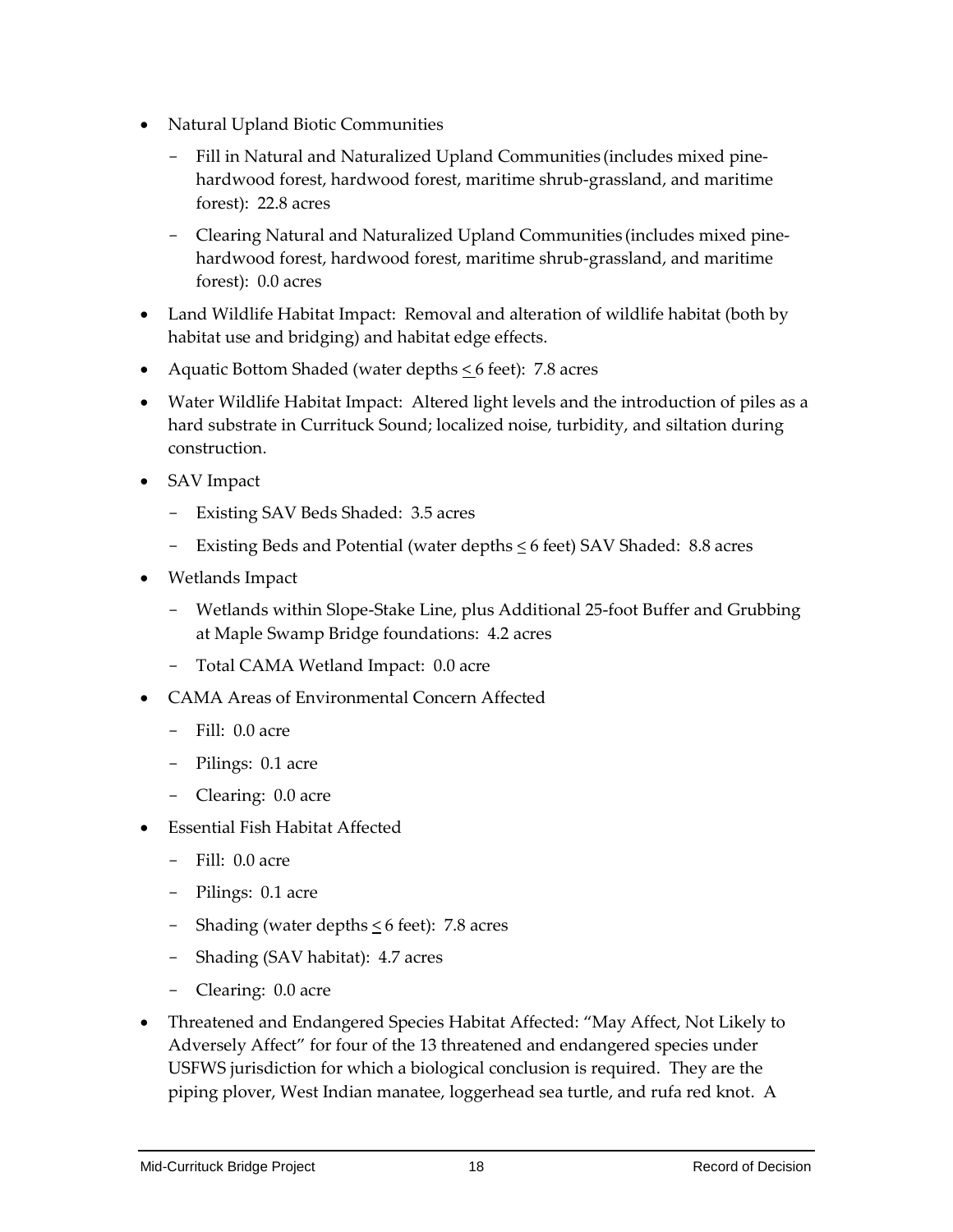fifth species, the northern long-eared bat has biological conclusion of "May Affect, Likely to Adversely Affect" under the terms of a programmatic biological opinion that applies to all projects within NCDOT's Divisions 1-8. "No Effect" on the other eight species under USFWS jurisdiction for which a biological conclusion is required. "May Affect, Not Likely to Adversely Affect" for five of the seven threatened and endangered species under National Marine Fisheries Service (NMFS) jurisdiction for which a biological conclusion is required. They are the green sea turtle, Kemp's ridley sea turtle, loggerhead sea turtle, shortnose sturgeon, and Atlantic sturgeon. "No Effect" on the other two species (hawksbill sea turtle and leatherback sea turtle) under NMFS jurisdiction for which a biological conclusion is required.

#### **Other Physical Feature Impacts:**

- Noise Impact: Noise impact at two mainland (in the bridge interchange area) and three Outer Banks receptors (-4 to 9 dB(A) change at receptors assessed). Noise abatement not feasible and reasonable for these five receptors. In addition to the two impacted mainland receptors in the bridge interchange area, there would be 54 receptors impacted by traffic noise along US 158 north of the Intracoastal Waterway. Noise barriers would not be feasible and reasonable at any of the 54 receptors. This traffic noise impact, however, is not related to the Preferred Alternative's road improvements because the Preferred Alternative includes no road improvements north of the Intracoastal Waterway, only reversing the existing center turn lane during a hurricane evacuation.
- Air Quality: No impact.
- Energy: Energy used in constructing, operating, and maintaining the Selected Alternative likely would be greater than simply continuing to operate and maintain existing roads.
- Accelerated Sea Level Rise: Some existing roads would be affected by sea level rise, including in the Waterlily area of the US 158 interchange, but no component of the Selected Alternative would be affected by sea level rise. A Mid-Currituck Bridge could be a useful asset in reducing the impact of sea level rise on the project area's road system. Under all sea level rise scenarios considered, the entire barrier island would be inundated at the Dare/Currituck County line, creating a breach in the island and making a Mid-Currituck Bridge the only way off the Currituck County Outer Banks. It is acknowledged that there are risks and uncertainty in the future regarding sea level rise and storm events. While NCTA and FHWA are aware of the risks and vulnerability, the Mid-Currituck Project is still a useful project.
- Visual Impact: Mid-Currituck Bridge features would be introduced into views along US 158 and in Aydlett (including views of Currituck Sound); will adversely affect views of Currituck Sound from adjoining subdivisions; changes in views along NC 12 at the bridge terminus area. Wider pavement and new drainage features would be introduced along NC 12 where it is widened in the bridge terminus area. Roadside vegetation would be lost to provide for the drainage features.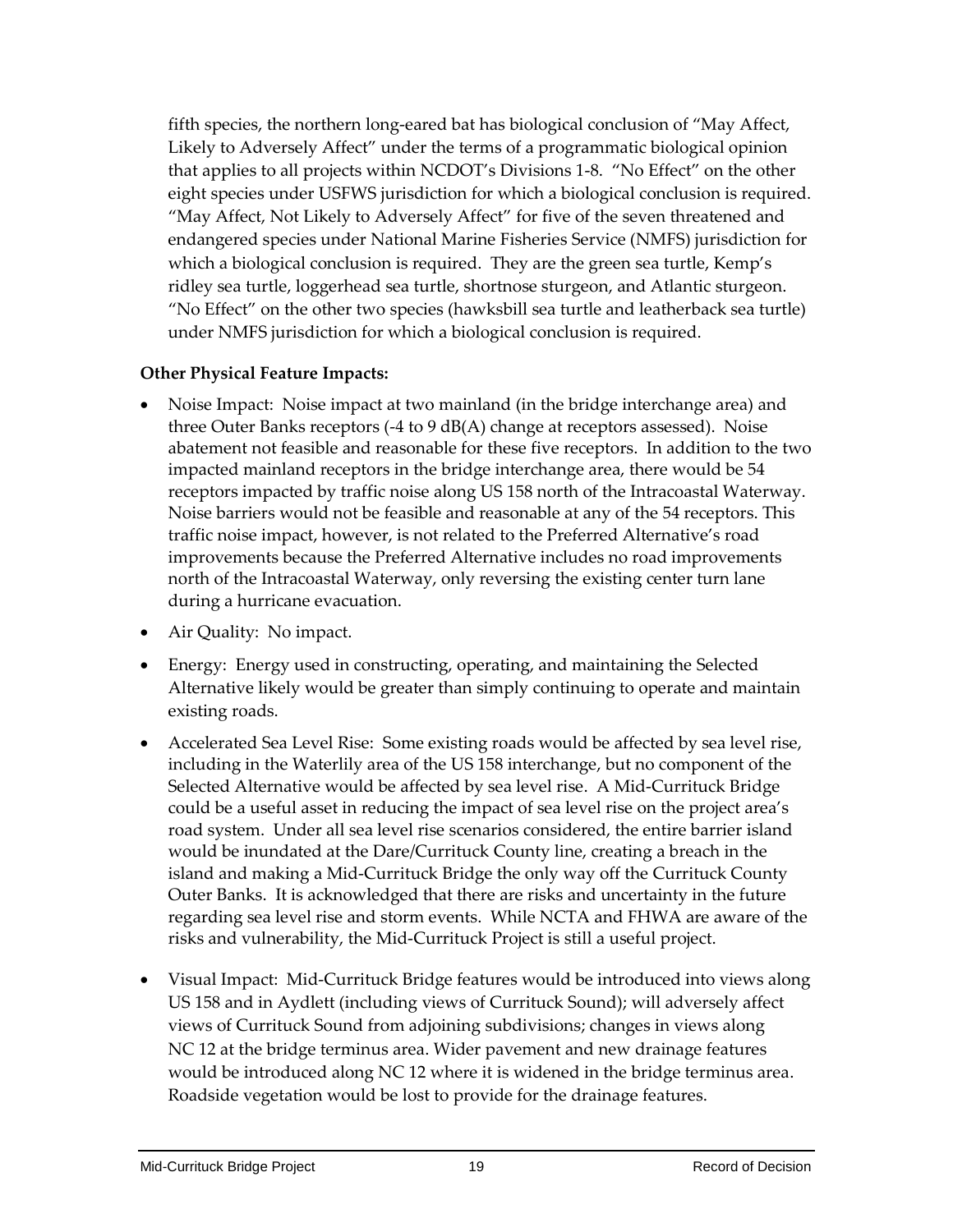• Floodplains: No impact.

#### **Indirect and Cumulative Effects**

Forecast development would be the predominant contributor to cumulative impacts, irrespective of whether the Selected Alternative is built. The improved accessibility to the Currituck County Outer Banks with the bridge will cause the order of future development to change such that development occurs first in Currituck County and later in Dare County. In addition, in terms of indirect impacts, the presence of the bridge could result in business development in proximity to the bridge's interchange with US 158 and associated use of farmland and visual change. This development, however, is desired by Currituck County. Constrained growth that could result with the No-Build Alternative and ER2 would result in less use of the non-road-accessible area than with the Selected Alternative and less growth in the associated impacts to natural resources.

# 5.0 Section 4(f) Statement

The US Department of Transportation's (USDOT) Section 4(f) law (Title 49 USC, Section 303) states that agencies within USDOT, such as FHWA, shall not approve the use of land from a significant publicly-owned park, recreation area, wildlife or waterfowl refuge, or any significant historic site unless it is determined that there is no feasible and prudent alternative to the use of land from such properties, and the action includes all possible planning to minimize harm to the property resulting from such use.

Implementation of the Selected Alternative will not result in the direct or constructive use of land from any public park, recreation area, historic site, wildlife or waterfowl refuge as defined in Section  $4(f)$  of the US Department of Transportation Act of 1966, as amended.

# <span id="page-23-0"></span>6.0 Measures to Minimize Harm

Practicable means to minimize environmental harm have been incorporated into the decision process and coordinated with environmental resource and regulatory agencies. Avoidance and minimization measures were incorporated throughout the project planning and design process to minimize impacts to human and natural resources. Key "Project Commitments" to minimize harm associated with the Selected Alternative are included in this ROD in Appendix G of the *Study Report*. The full range of measures to minimize harm is presented in the sections that follow.

The preliminary/pre-design means and measures to minimize harm will continue to be reviewed and could be altered during the design phase as appropriate to minimize impacts, to the maximum extent practicable, to human and natural resources. Any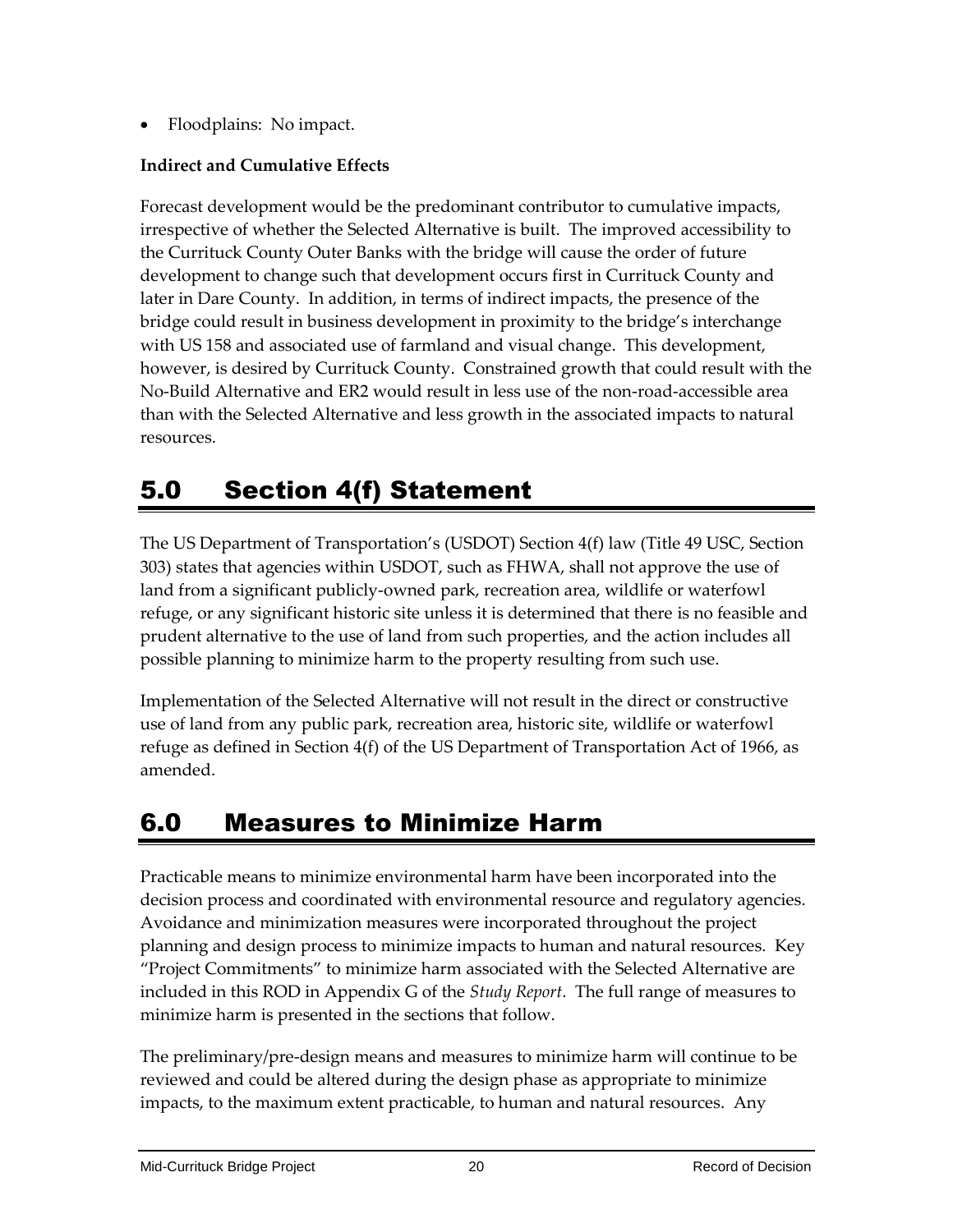changes to measures to minimize harm would be completed in conjunction and coordination with the appropriate state and federal environmental resource and regulatory agencies.

## 6.1 Relocations

The Selected Alternative will result in the relocation of six residences, three businesses, three outdoor signs, and two gravesites. The revised interchange design reduced gravesite impacts from twenty to two gravesites. Relocation impacts were avoided and minimized during corridor placement and engineering design. NCDOT will follow the state and federal regulations and NCDOT policies for right-of-way acquisition and relocation. The policies ensure that comparable replacement housing is available for relocatees prior to construction of state and/or federally assisted projects. Furthermore, NCDOT will use three programs to minimize the inconvenience of relocation: Relocation Assistance, Relocation Moving Payments, and Relocation Replacement Housing Payments or Rent Supplement. The relocation program for the Selected Alternative will be conducted in accordance with the federal Uniform Relocation Assistance and Real Property Acquisition Policies Act of 1970 (Public Law 91-646) and North Carolina's Uniform Relocation Assistance and Real Property Acquisition Policies Act (NCGS 133-5 through 133-18).

### 6.2 Pedestrian and Bicycle Movement

It is customary on bridges in North Carolina to assume that bicyclists and pedestrians would use the bridge shoulder. With this in mind, the Mid-Currituck Bridge typical section for the Selected Alternative includes an 8-foot-wide shoulder on the bridge and a bicycle-safe rail. NCDOT will coordinate with Currituck County regarding provision of a connection between Narrow Shore Road and the Mid-Currituck Bridge for cyclists entering the bridge. It would be added during final design, if determined necessary. (See Project Commitment #13 in Appendix G of the *Study Report*).

NCDOT will replace sections of existing multi-use paths that are displaced because of NC 12 widening in Currituck County and US 158 widening in Dare County. The replacement paths will be the same width and use the same paving material as the existing paths.

The Selected Alternative includes provision of marked pedestrian crossings along NC 12 where it will be widened (see Project Commitment #6 in Appendix G of the *Study Report*). Marked pedestrian crossings will be placed at North Harbor View Drive and the bridge terminus (one across NC 12 and one across the bridge approach road).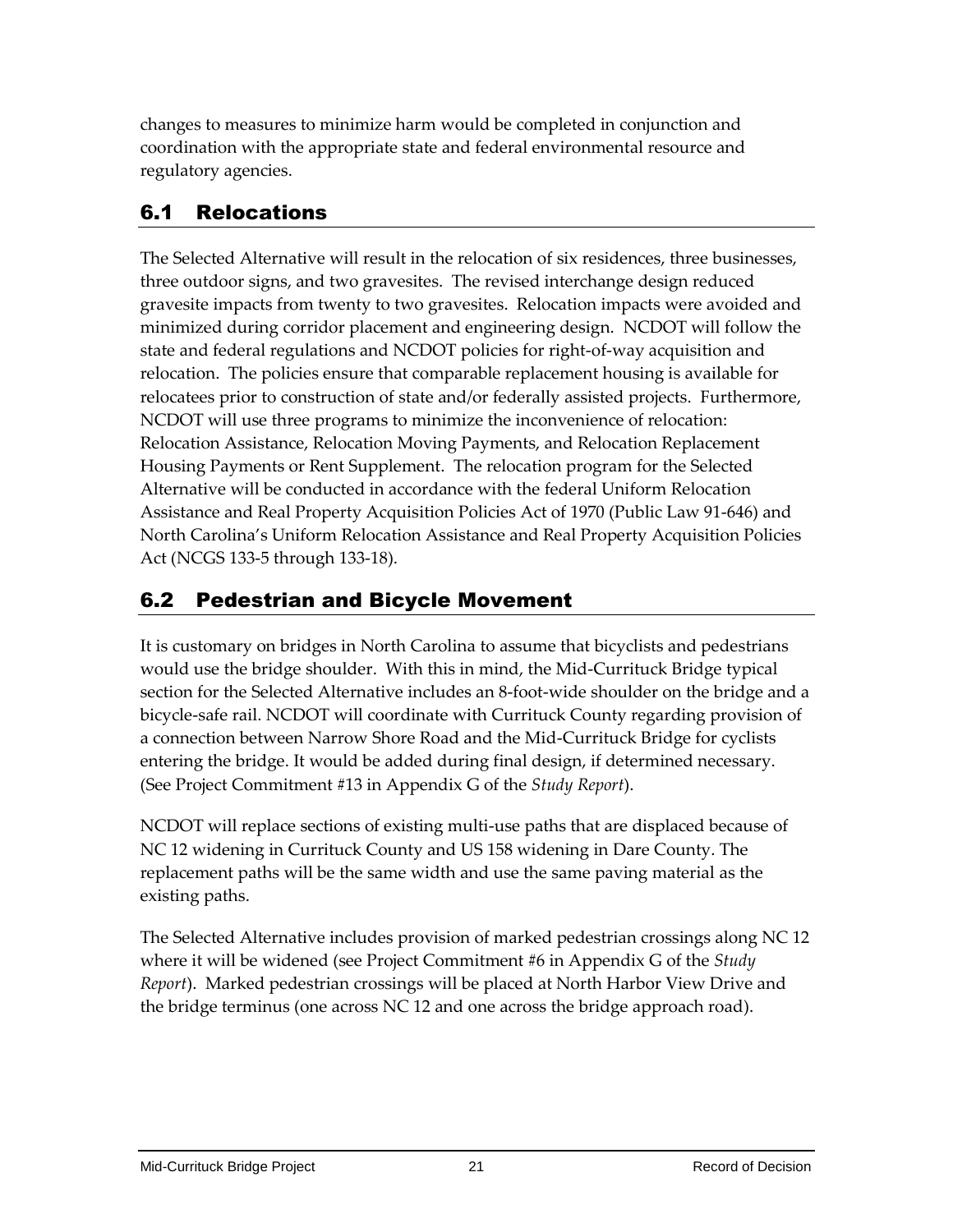### 6.3 Cultural Resources

In consultation with the State Historic Preservation Office (HPO), it was determined that the preliminary design of the Selected Alternative will have No Adverse Effect on two historic properties (Samuel McHorney House and Daniel Saunders House) identified in or near the Area of Potential Effects (APE) that are already listed in or eligible for the NRHP. The Selected Alternative will have No Effect on the remaining historic properties identified in or near the APE.

Terrestrial and underwater archaeological surveys conducted in October 2011 both within and adjacent to the APE did not find any archaeological sites that would be affected by the Selected Alternative. This finding was provided to the HPO and Office of State Archaeology (OSA) for concurrence. They concurred with the October 2011 survey findings for terrestrial archaeological sites. However, they requested that diving be done in Currituck Sound to affirm the October 2011 underwater survey findings, which were based on remote sensing. Based on the results of the September 2012 diving survey, there are no historically significant underwater cultural resources within the APE. The HPO and OSA concurred with the September 2012 diving survey findings in December 2012. Concurrence on both terrestrial and underwater archaeological findings are included in a December 14, letter from the HPO (see Appendix A of the *Study Report*). This conclusion was affirmed by the HPO in a July 20, 2015 letter (see Appendix A of the *Study Report*).

### <span id="page-25-0"></span>6.4 Water Quality

The project will comply with the NCDOT's National Pollutant Discharge Elimination System (NPDES) permit (NCS000250) and requirements of the post-construction stormwater program.

The proposed preliminary stormwater management plan for the Selected Alternative for minimizing the potential impact of project pollutants to the maximum extent practicable is discussed below and described in more detail in Section 2.1.7 of the FEIS. Since the publication of the FEIS, guidance on Best Management Practices (BMPs) has changed. Closed drainage systems with piping to a wet detention basin are no longer considered a BMP. Additionally, compliance with NC Session Law 2008-211's requirement for new development to capture and treat the first 1.5 inches of runoff is not applicable to NCDOT. A final stormwater management plan for minimizing the potential impact of project pollutants will be developed in association with the North Carolina Department of Environmental Quality, Division of Water Resources (NCDEQ-DWR), as well as other appropriate state and federal environmental resource and regulatory agencies, during final design and permitting of the Selected Alternative. NCDOT will implement the final stormwater plan for the Selected Alternative.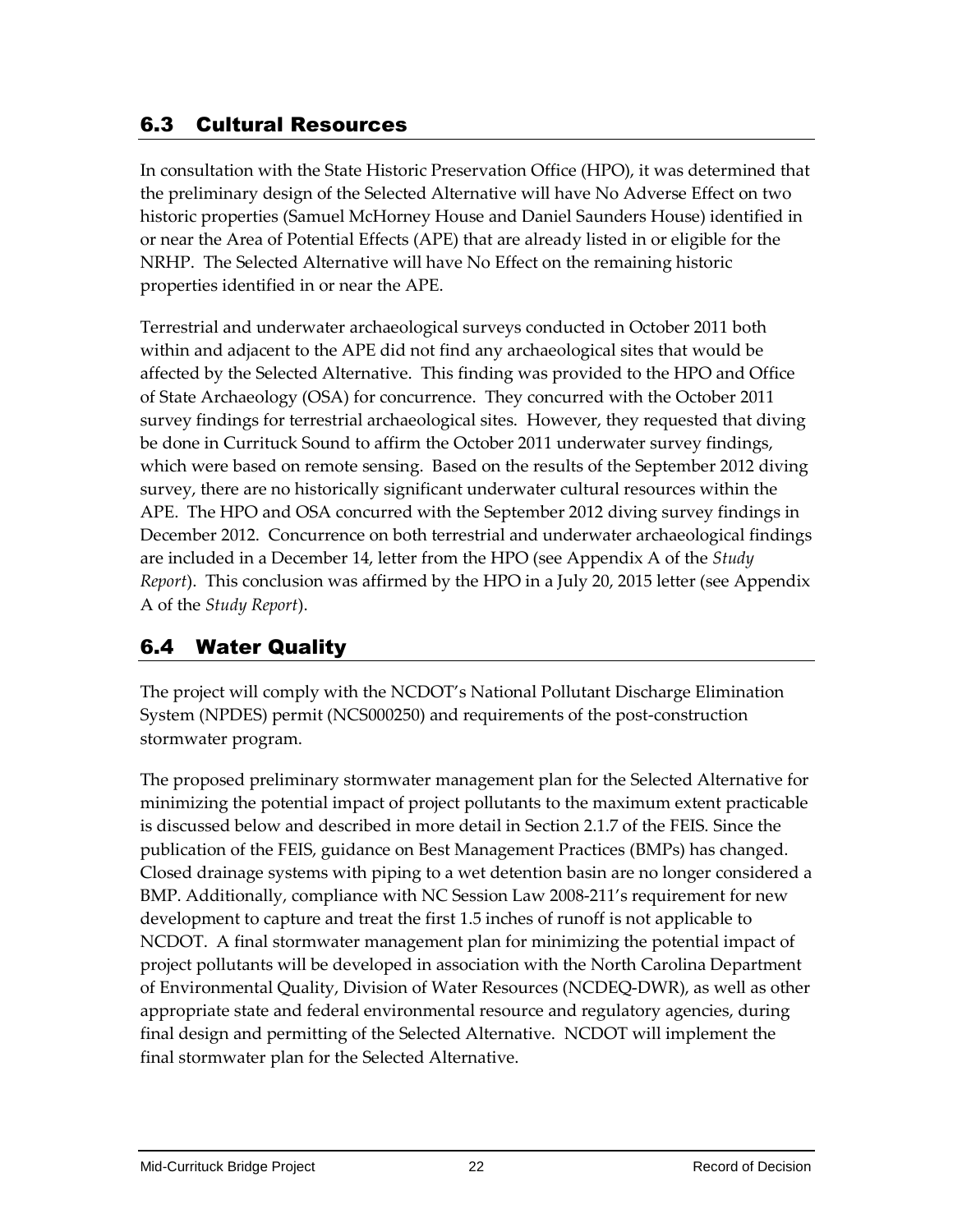To manage stormwater entering Maple Swamp and Currituck Sound, the preliminary stormwater management plan for the Selected Alternative is currently proposed to include the following components: source control (i.e., frequent deck cleaning) on the Maple Swamp and Currituck Sound bridges; direct dispersed discharge over SAV habitat (including existing beds) at the eastern end of the Currituck Sound Bridge, which is now considered a BMP; direct dispersed discharge from the Maple Swamp Bridge; water quality monitoring and research (i.e., a water quality monitoring program as a part of bridge operations to monitor the effectiveness of the bridge deck cleaning program and make adjustments as needed); and treatment of existing impervious road surface where the project improves those roads. Alternate approaches could be discussed with environmental resource and regulatory agencies during preparation of the final stormwater management plan.

Throughout the project, stormwater treatment will be through practices described in the post-construction stormwater program and Stormwater BMP Toolbox manuals. On the Outer Banks portion of the project, preference will be given to infiltration strategies where feasible.

To the maximum extent practicable, all 27.2 acres of non-bridge additional impervious surface area will be treated per the requirements of NCDOT's NPDES permit, the postconstruction stormwater program (PCSP) and the Stormwater BMP Toolbox. Stormwater control measures will target the treatment of the runoff produced by the 80<sup>th</sup>-90<sup>th</sup> percentile storm events, to the maximum extent practicable. Additionally, a rooftop runoff system may be used for buildings and/or toll plaza awnings to capture and use water on site or to infiltrate it. Alternative pavement materials, such as pervious pavements, also may be used in parking areas associated with the toll plaza.

North Carolina Administrative Code Title 15A, Chapter 4, Subchapter B titled "Erosion and Sediment Control," requires approval of a soil erosion control plan before landdisturbing activities can begin. NCDOT's contractor will prepare an erosion control plan prior to construction of the Selected Alternative and implement it during construction. Permanent erosion control measures will be incorporated into the project at the earliest practicable time and coordinated with temporary measures to ensure economical, effective, and continuous erosion control. Every reasonable precaution will be taken to prevent pollution of water bodies.

# <span id="page-26-0"></span>6.5 Essential Fish Habitat

NCDOT will mitigate permanent impacts to SAV habitat (including existing beds) to the maximum extent practicable, as defined by the North Carolina Marine Fisheries Commission (NCMFC), resulting from Mid-Currituck Bridge shading and pile placement with the Selected Alternative. Available options for this mitigation include:

• In-kind restoration in the project area at a suitable site at a 2:1 ratio (if feasible). This restoration activity would follow the currently adopted SAV protocols in North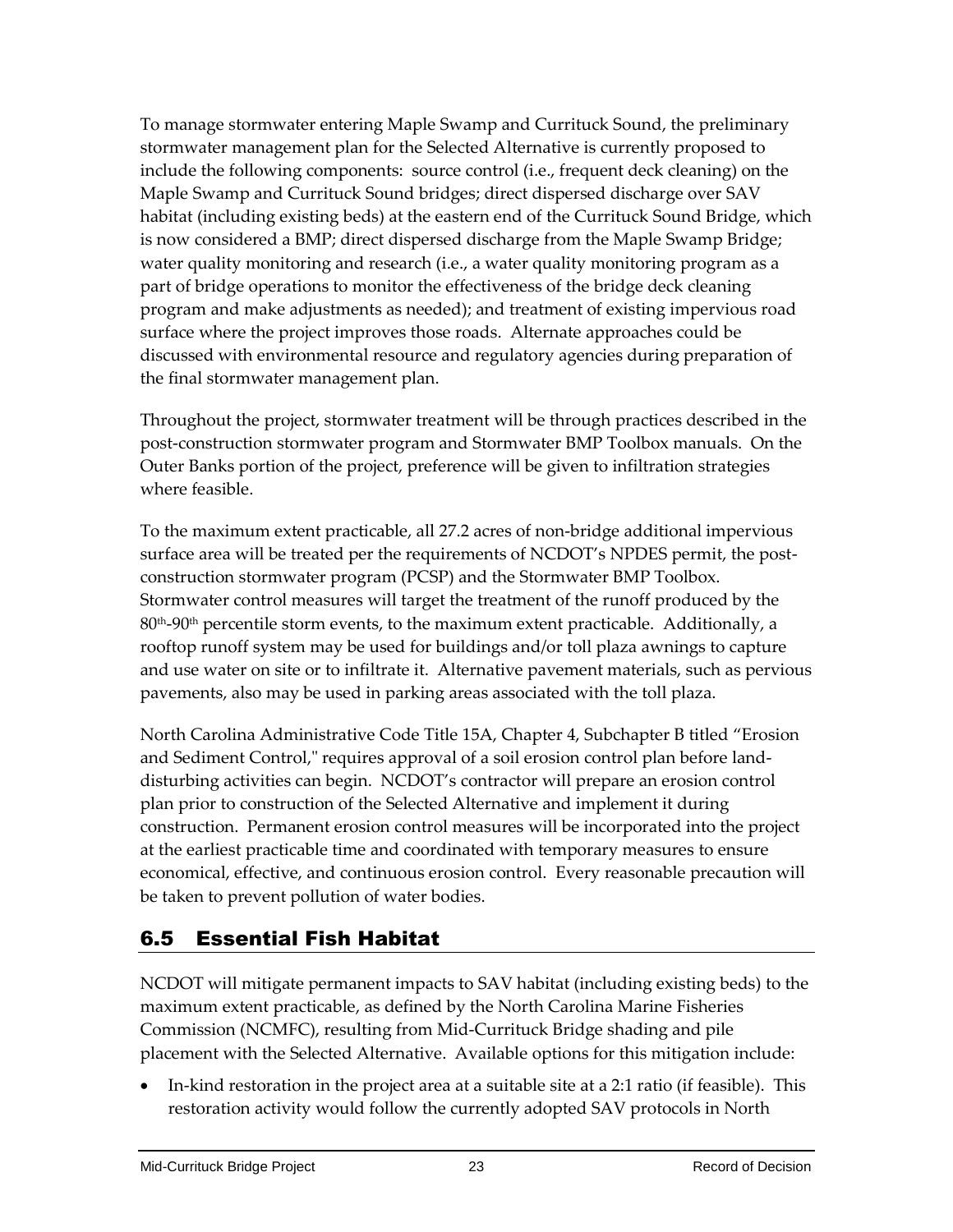Carolina and best practices from recent successful SAV restoration efforts. These efforts could be performed by others such as Elizabeth City State University or East Carolina University.

- Efforts to improve conditions for SAV propagation and survival within Currituck Sound. This option would involve: protection and establishment of riparian buffers; contribution of funds to promote agricultural BMPs; stormwater management improvement projects; acquisition of properties considered as important for the protection of water quality; and other measures that would reduce the turbidity of water in Currituck Sound.
- Support for SAV research.

Efforts to improve conditions for SAV propagation and survival within Currituck Sound and support for SAV research also are options for mitigating the shading of portions of Currituck Sound in potential SAV habitat (areas of the sound 6 feet deep or less that have a suitable substrate and meet NCMFC's definition of SAV habitat).

Regarding potential stormwater runoff impacts, the preliminary stormwater management plan proposed for the Selected Alternative is described in Section 2.1.7 of the FEIS for the then "Preferred Alternative" and noted in Section [6.4](#page-25-0) of this ROD. As indicated above, direct dispersed discharge will be discussed as part of the final stormwater management plan as an alternative to the closed drainage system. Closed drainage systems with piping to a wet detention basin, as proposed in Section 2.1.7 of the FEIS, are no longer considered a preferred BMP for the protection of fish habitat. Source control also will be used.

To minimize construction impacts to the maximum extent practicable to SAV by inwater work with the Selected Alternative, NCDOT will follow the following protocols to protect SAV habitat (including existing beds):

- No dredging in any part of Currituck Sound.
- No in-water work in SAV habitat (including existing beds) during a moratorium period from February 15 to September 30. In-water work consists of bottom disturbing activities like temporary trestle pile placement and removal and driving of permanent piles. Working above the water, including barge operations (nonbottom disturbing), installation and removal of temporary trestle beams and decking, and installation of Mid-Currituck Bridge pile caps, beams, and decking, will occur up to 365 days a year at the discretion of NCDOT.
- Use of an open (i.e., beams only to support a crane) temporary construction trestle to minimize shading impacts to the maximum extent practicable while the trestle is in place. Marine industry standard pans will be placed under construction equipment operating on the open trestle to capture any accidental spills of oil and lubricants.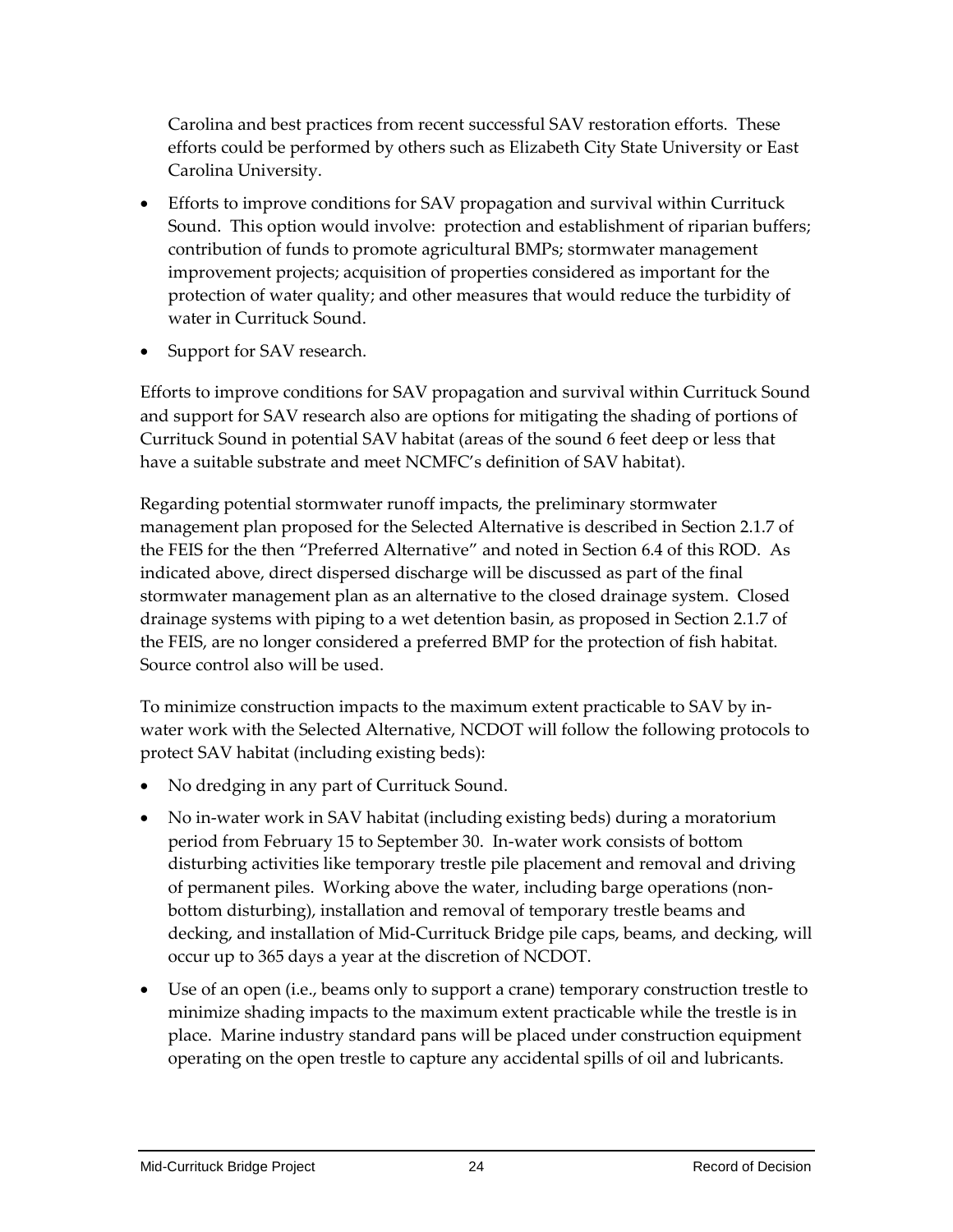- SAV habitat that meets NCMFC's criteria (including dense SAV beds) has been documented from the eastern side of the Currituck Sound. In this area of the sound, NCDOT will install temporary piling and temporary open work trestle for approximately 4,500 linear feet and will, outside of the moratorium dates, drive piles for both the permanent bridge and the temporary trestle within SAV habitat (including existing beds). Based on the limited presence and sparse coverage of SAV habitat found only along the shoreline in the western portion of Currituck Sound, an open trestle will not be necessary on this side of the sound.
- Turbidity curtains will be used during pile installation (permanent and temporary bridges) and pile removal (temporary bridge). Turbidity curtains will capture any silt from migrating outside the curtain perimeter. These are common and proven turbidity control techniques. Pile installation will be performed both by vibratory and impact hammers, with no jetting of piles.

If surveys following construction operations reveal that additional permanent impacts to SAV beds have occurred, additional permanent impact mitigation will be provided using one or more of the options described above. Section 3.3.7 of the FEIS provides further detail.

Minimization of potential impacts to potential SAV habitat will be accomplished through no dredging anywhere in Currituck Sound, by pile installation using both vibratory and impact hammers, with no jetting of piles, and the use of turbidity curtains during pile installation when necessary.

Alternate approaches could be discussed with environmental resource and regulatory agencies during the design process. A final stormwater management plan for minimizing the potential impacts will be developed in association with the appropriate state and federal environmental resource and regulatory agencies, during final design and permitting of the Selected Alternative. NCDOT will implement the final stormwater plan for the Selected Alternative.

# 6.6 Wetlands

Applications for USACE dredge and fill permits under Section 404 must meet mitigation requirements found in the "Memorandum of Agreement (MOA) Between the Environmental Protection Agency and the Department of the Army Concerning the Determination of Mitigation Under the Clean Water Act Section 404(b)(1) Guidelines" (February 1990). This MOA requires the applicant to utilize a sequencing process that includes avoidance of impacts, minimization of impacts, and, finally, compensation of unavoidable impacts to aquatic resource values. Executive Order 11990 requires action to be taken to minimize the destruction, loss, or degradation of wetlands and to preserve and enhance the natural and beneficial values of wetlands. If there is no practicable alternative to construction in wetlands and all practicable measures to minimize harm to wetlands have been provided, compensation of wetland impacts is required.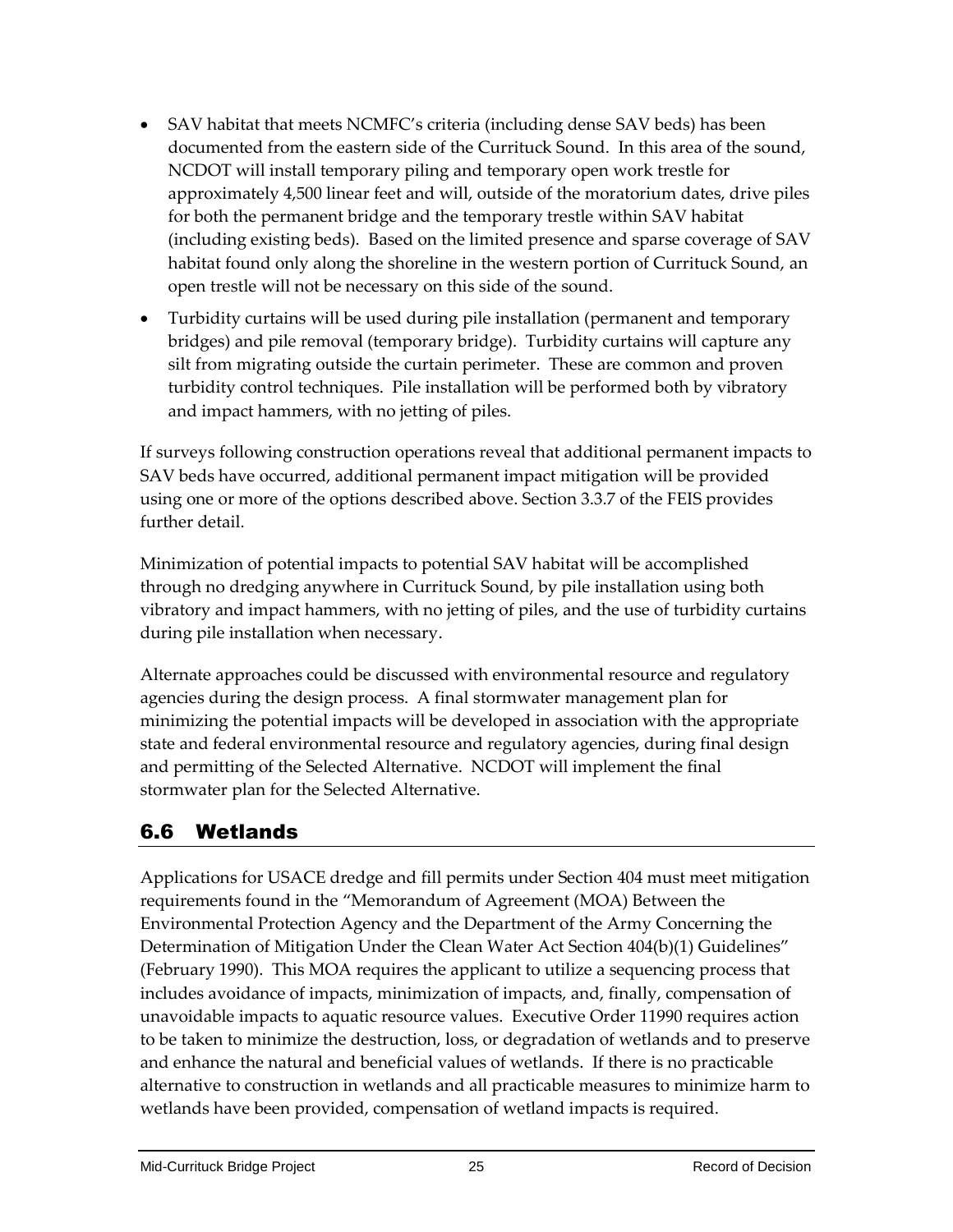### **6.6.1 Avoidance and Minimization**

Avoidance and minimization of considerable USACE jurisdictional resource impacts have already been accounted for in the bridge length designs included in the FEIS and the reevaluation revised preliminary design for the Selected Alternative. NCDOT will continue to seek ways to avoid and minimize jurisdictional resource impacts to the maximum extent practicable as the project progresses.

For example, a special study was conducted during the development of alternatives to design the US 158/Mid-Currituck Bridge interchange presented in the FEIS such that wetland impacts will be minimized (see Section 5.1 of the *Alternatives Screening Report*  [Parsons Brinckerhoff, 2009]). A special study also was conducted that led to the placement of the bridge terminus on the Outer Banks such that impacts to wetlands and existing and potential SAV habitat could be minimized (see Section 5.3 of the *Alternatives Screening Report* [Parsons Brinckerhoff, 2009]). Avoidance and minimization efforts also occurred between the DEIS and the FEIS and during the development of the reevaluation's revised design of the now Selected Alternative. Substantial wetland impacts in northern Maple Swamp will be avoided by bridging over the swamp.

Landlocked parcels resulting from purchasing bridge right-of-way in Maple Swamp will be purchased (assuming successful negotiations with willing sellers) and set aside as a conservation area and allowed to retain or return to its natural state.

In Maple Swamp, wooden crane mats could be used during construction in the cleared right-of-way to distribute the crane loads and provide a suitable platform for erecting the bridge. The bridge in Maple Swamp also could be built from a temporary construction trestle. Over Currituck Sound, proposed construction techniques to minimize impacts to the sound are described in Section [6.5](#page-26-0) of this ROD. Final construction methods for the Selected Alternative will be chosen as part of the permitting process (see Project Commitment #3 in Appendix G of the *Study Report*).

### **6.6.2 Compensatory Mitigation**

Compensatory mitigation options to offset wetland impacts could include the following: preservation of unique wetland communities; enhancement of existing wetlands; creation of new wetlands; and restoration of wetland areas. Considerations for candidate sites for wetlands mitigation include: proximity to affected wetlands; proximity to the drainage basin of impacted wetlands; topographic and hydrological characteristics; and chance of successful mitigation for lost wetland functions.

In-kind mitigation refers to replacement of a lost wetland with the same wetland type. Out-of-kind mitigation does not require any such similarities between mitigated wetland and affected wetland. Mitigation ratios are negotiable, and US Environmental Protection Agency (USEPA)/USACE guidelines suggest the following ratios (ratio of new wetland acres to the acres of wetland filled) by mitigation type: restoration at 2:1;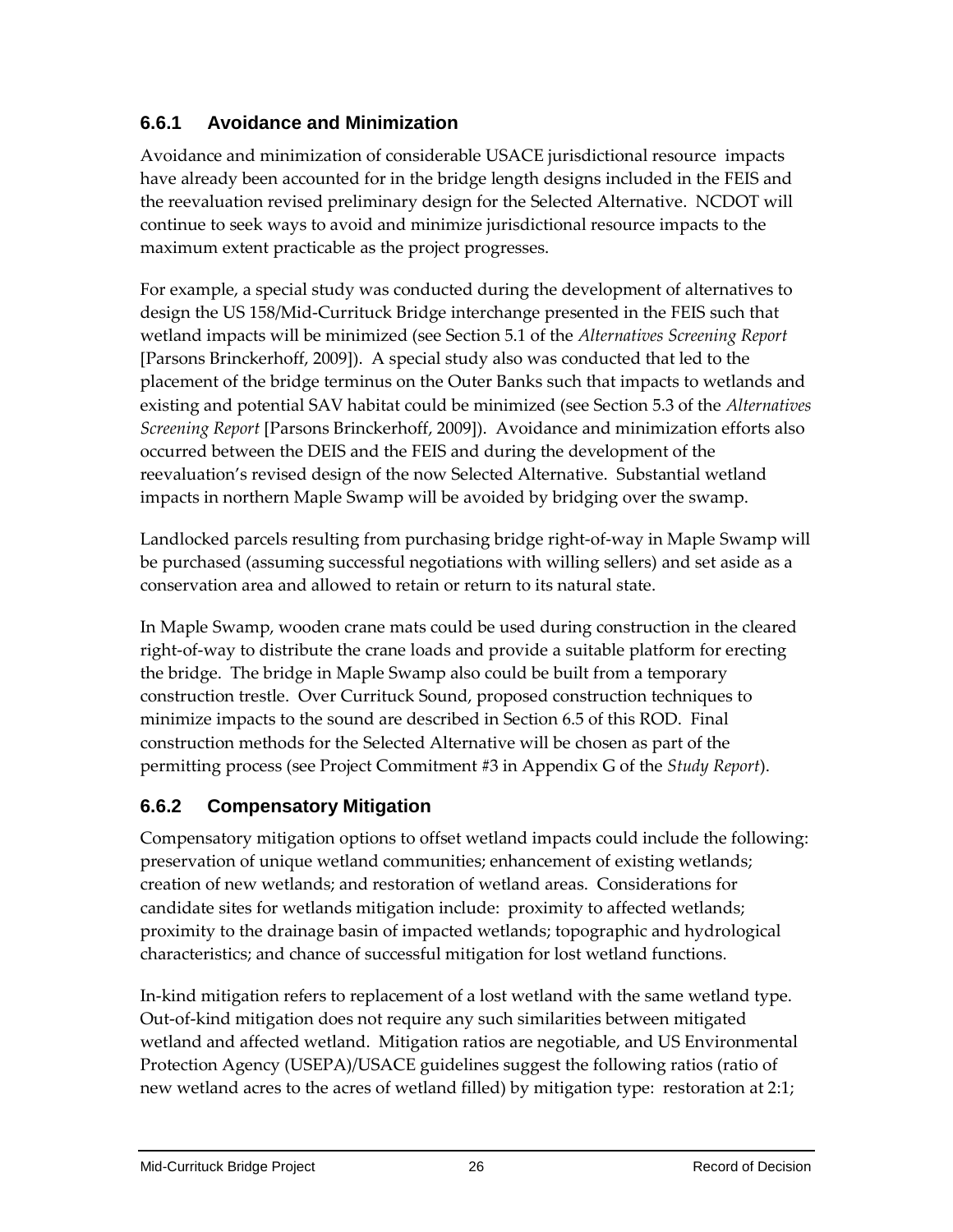enhancement at 2:1; preservation at 10:1; and creation at 3:1. Mitigation plans could include restoration of the wetlands on-site and/or the creation of wetland habitat adjacent to or within the construction limits through the use of swales, borrow pit areas, and drainage canals. If on-site mitigation is not acceptable or practical, off-site mitigation could be considered. To offset unavoidable impacts to aquatic resources, the amount of required mitigation must be, to the extent practicable, sufficient to replace lost aquatic functions.

The FEIS indicated that NCDOT proposed the Ballance Farm Wetlands Mitigation Site for mitigating the wetland fill impact of the Selected Alternative. The FEIS indicated that the mitigation credit available from the Ballance Farm Wetlands Mitigation Site could potentially provide for all, or at least a portion of, the mitigation required for impacts to palustrine wetlands for the Selected Alternative.

As of 2018, there are no non-riparian credits available at the Ballance Farm site and the wetland impacts of the Preferred Alternative are to non-riparian wetlands. There are, however, other NCDEQ-DMS sites in the area that have non-riparian credits available.

# 6.7 Invasive Species

The project will follow NCDOT's BMPs for the management of invasive plant species during project construction. In addition, an invasive plant species control plan will be developed during construction planning and will be included in the permit application (see Project Commitment #11 in Appendix G of the *Study Report*).

### 6.8 Threatened and Endangered Species

Construction contracts will require compliance with USFWS's *Guidelines for Avoiding Impacts to the West Indian Manatee: Precautionary Measures for Construction Activities in North Carolina Waters* (USFWS, 2003) and NMFS's *Sea Turtle and Smalltooth Sawfish Construction Conditions* (NMFS, 2006) with exceptions and clarifications provided by USFWS, and NMFS, respectively. In a letter dated December 2, 2011 addressed to the NMFS and USFWS, NCDOT requested relief on conditions related to maintaining a "no wake/idle" speed during construction. In a December 8, 2011 letter USFWS agreed to delete from their requirements for this project the two guidelines that specify the use of no wake/idle speeds. NMFS in an e-mail dated December 16, 2011 agreed that the condition relating to no wake/idle speeds would not apply to this project.

All construction will follow USFWS guidelines for the protection of bald eagles as described in the *National Bald Eagle Management Guidelines* (USFWS, 2007).

As noted in Section [3.4,](#page-9-0) consultation under Section 7 of the Endangered Species Act, Title 16 USC, Section 1536(a)(2) has been completed unless a take of a threatened or endangered species occurs or new information reveals effects of the Selected Alternative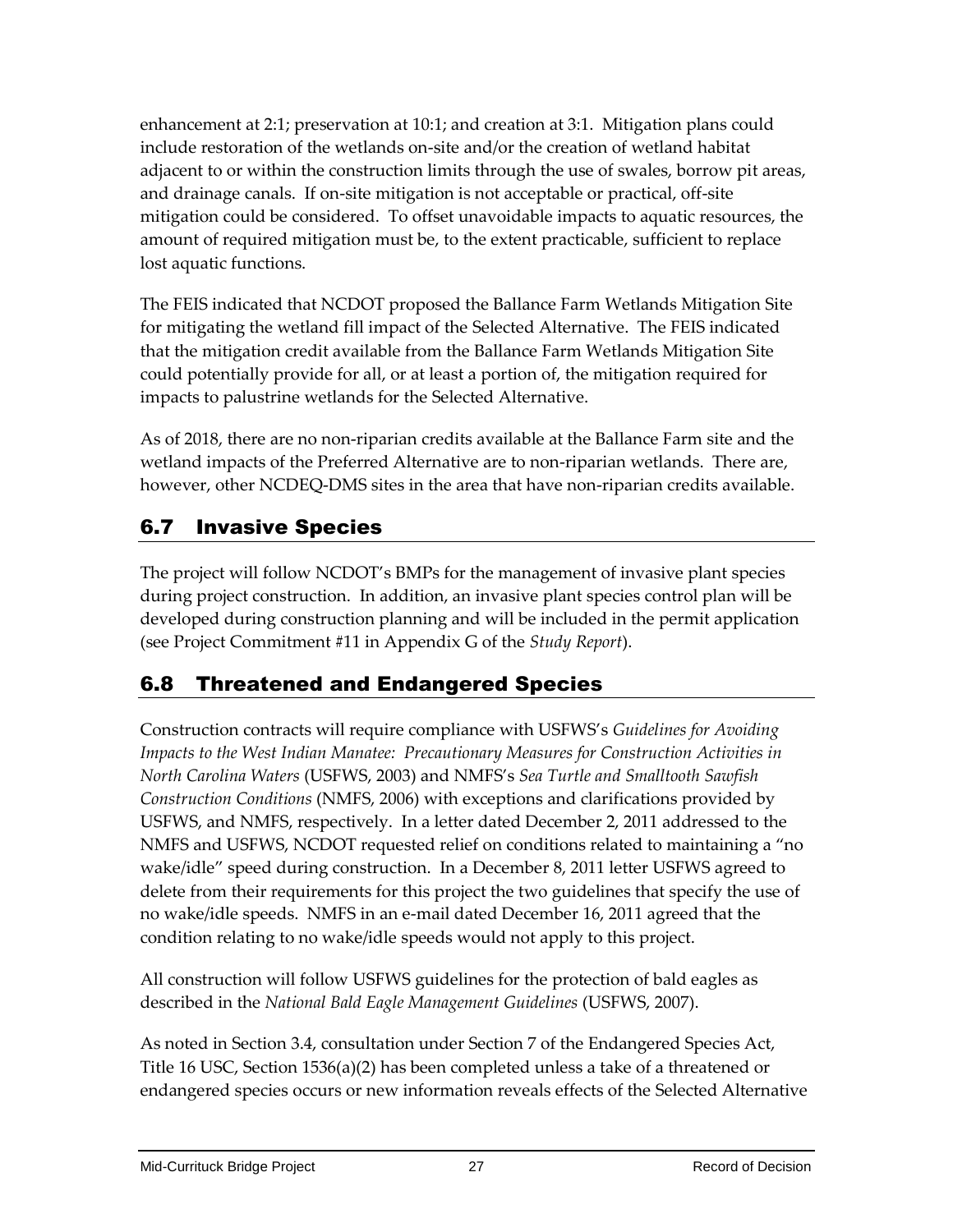not previously considered, or the Selected Alternative is subsequently modified in a manner that causes an effect to the listed species or critical habitat in a manner or to an extent not previously considered, or if a new species is listed or critical habitat designated that may be affected by the Selected Alternative.

### 6.9 Birds

Although this is not a regulatory requirement, during final design NCDOT will consider features to discourage roosting/perching birds on the bridge (see Project Commitment #4 in Appendix G of the *Study Report*.

# 6.10 Noise

Noise impacts were identified along US 158 at the bridge interchange, Barco, Coinjock, and Southern Shores, and along NC 12 in where NC 12 is widened. All predicted noise impacts are the result of future Design Year 2040 build traffic noise levels approaching or exceeding the applicable Noise Abatement Criteria (NAC). No noise impacts are the result of a predicted substantial increase above existing noise levels were identified.

Consideration for noise abatement measures was given to all impacted receptors. Each Noise Study Area (NSA) along the project corridor where receptors were impacted by Design Year 2040 traffic noise was evaluated to determine if a noise barrier would be preliminarily found to be feasible and reasonable. One (1) NSA was identified along the project corridor that warranted evaluation of noise abatement measures. The three noise barriers evaluated in this NSA do not meet feasibility and reasonableness criteria and are considered to be "unlikely" for the Mid-Currituck Bridge project.

Since none of the traffic noise abatement measures considered meet the feasible and reasonable criteria detailed in the NCDOT Policy, no traffic noise abatement measures are recommended for incorporation into the project plan. Additional traffic noise analysis will not be necessary during project final design unless modifications to the proposed roadway design occur, additional alignments are considered, or changes to 2040 traffic volumes are predicted.

Construction noise impacts could occur because of the proximity of numerous noisesensitive receptors to project construction activities. All reasonable efforts would be made to minimize exposure of noise-sensitive land uses to construction noise. Such efforts could include, but would not be explicitly limited to: appropriate scheduling of construction activities, noise attenuating measures on construction equipment, and a consistent and open public involvement program.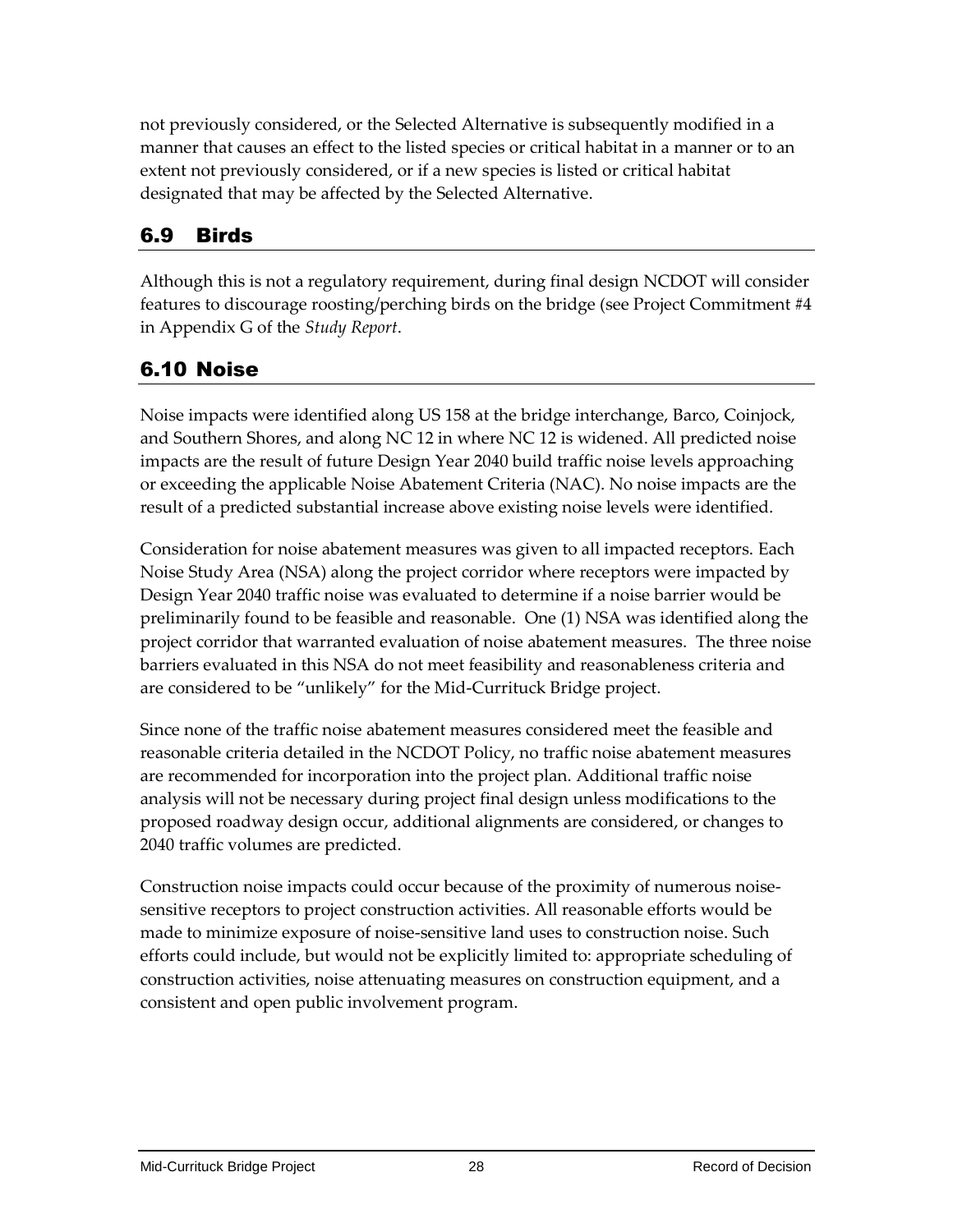## 6.11 Construction

Construction associated with the Selected Alternative will be governed by:

- NCDOT *Standard Specifications for Roads and Structures* (NCDOT, 2006, or current at the time of construction).
- American Association of State Highway and Transportation Officials (AASHTO) *Standard Specifications for Highway Bridges* (AASHTO, 2002, or current at the time of construction).

Appropriate BMPs applicable to construction and maintenance for protection of surface waters, wetlands, and upland habitat will be used to control erosion, sedimentation, and stormwater runoff to the maximum extent practicable. Mechanisms will be put in place to maintain traffic flow; minimize air quality, noise, and construction lighting impacts; manage waste disposal; protect surrounding natural resources; control erosion; and handle any accidental waste spills to the maximum extent practicable. Any affected geodetic survey markers in the project area will be properly relocated.

Any major construction project may inconvenience and disturb adjacent residents and businesses. In the case where an existing road is widened or otherwise improved, inconvenience to motorists also can occur. Without proper planning and implementation of controls, traffic disruption, loss of access, dust, noise, burning debris, and utility relocation could adversely affect the comfort and daily life of residents and visitors. Disturbances to the bottom of Currituck Sound, disposal of wastes, lack of erosion control, and damage to trees outside the right-of-way would degrade the quality of the natural environment. In developing and implementing the Selected Alternative, NCDOT will endeavor to minimize inconveniences and disturbances.

### 6.12 Indirect and Cumulative Effects

NCDOT generally has no mitigation jurisdiction over indirect and cumulative effects. Within NCDOT's jurisdiction are:

- Selecting an alternative for implementation that meets the project purpose and need while considering: the degree of travel benefit offered; state transportation network efficiency; project affordability; and the manner in which each alternative would avoid, minimize, and have the potential for mitigating environmental impact. This was done.
- Mitigating direct construction, maintenance, and operation impacts of the Selected Alternative where feasible, practicable, and reasonable. Examples of how this was done include:
	- Providing no direct access from the bridge to Aydlett, to ensure that induced development would focus on US 158.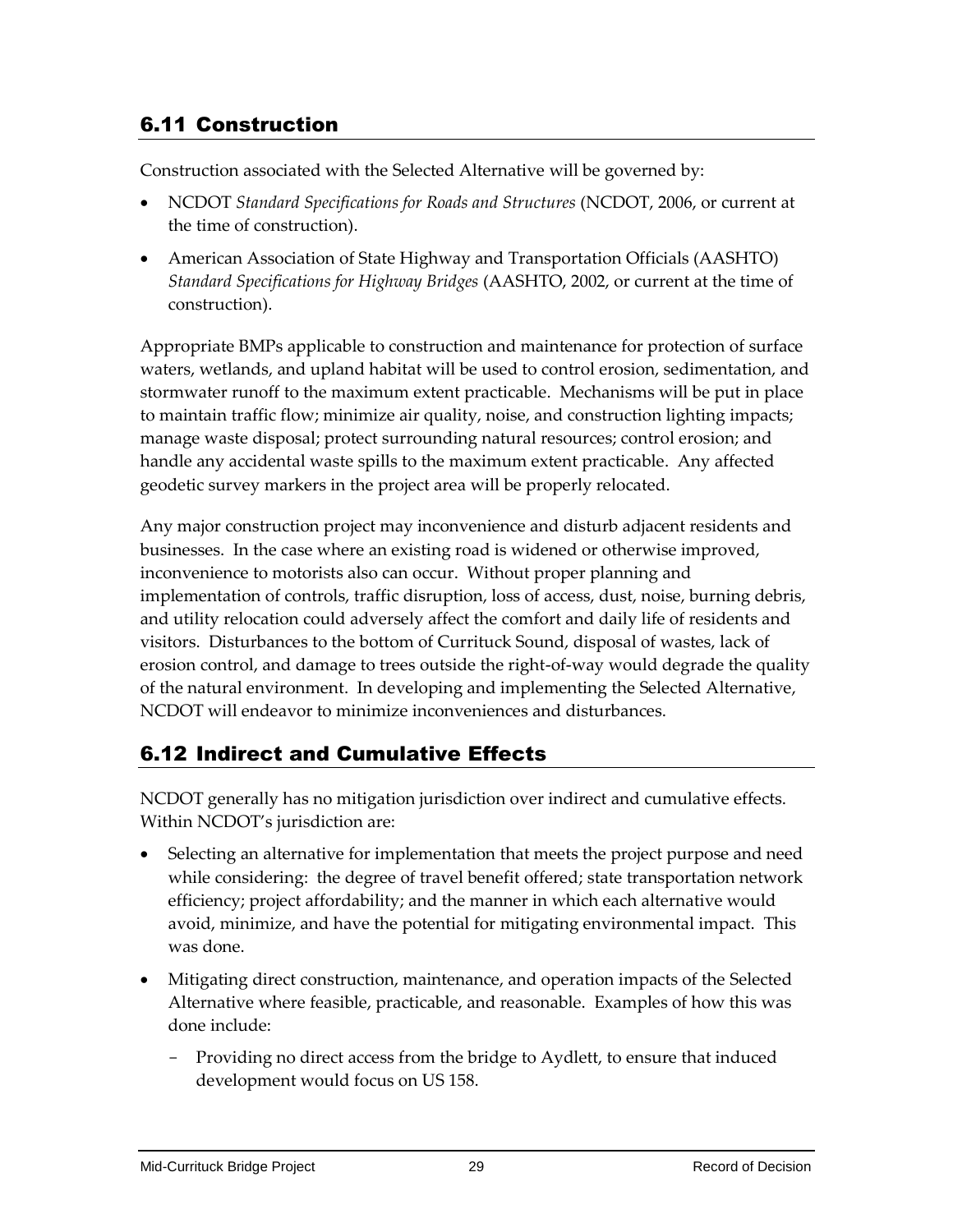- Bridging Maple Swamp to minimize potential hydrologic impacts and impacts to wildlife movement.
- Locating the US 158/Mid-Currituck Bridge interchange in an area considered suitable for development to ensure induced development would occur on suitable lands.
- Developing a project design that is sensitive to its context.
- Controlling access of induced and other development to public thoroughfares so that access is provided in a manner that would not reduce the efficiency of public thoroughfares.

The role of NCDOT when avoidance/minimization measures are not within its jurisdiction includes:

- Guiding future thoroughfare planning in Currituck and Dare counties.
- Identifying indirect and cumulative impact concerns under the jurisdiction of others, which are listed in the FEIS.

# <span id="page-33-0"></span>7.0 Monitoring and Enforcement Program

Coordination will be maintained with all environmental regulatory and resource agencies during final design, permitting, right-of-way acquisition, and construction to ensure that avoidance, minimization, and compensatory mitigation measures are implemented. NCDOT will enforce pertinent specifications and contract provisions in accordance with the intent of the FEIS and the welfare of the public. Many of the avoidance, minimization, and compensatory mitigation measures included in this ROD are likely to be conditions of federal or state permits that are enforceable by regulatory agencies.

# 8.0 Project Commitments

The Project Commitments are listed in Appendix G (green sheets) of the *Study Report*.

# 9.0 FEIS Revisions in Response to FEIS Comments

Comments on the FEIS submitted by USEPA, USACE, North Carolina Department of Environmental and Natural Resources, Division of Coastal Management (NCDENR-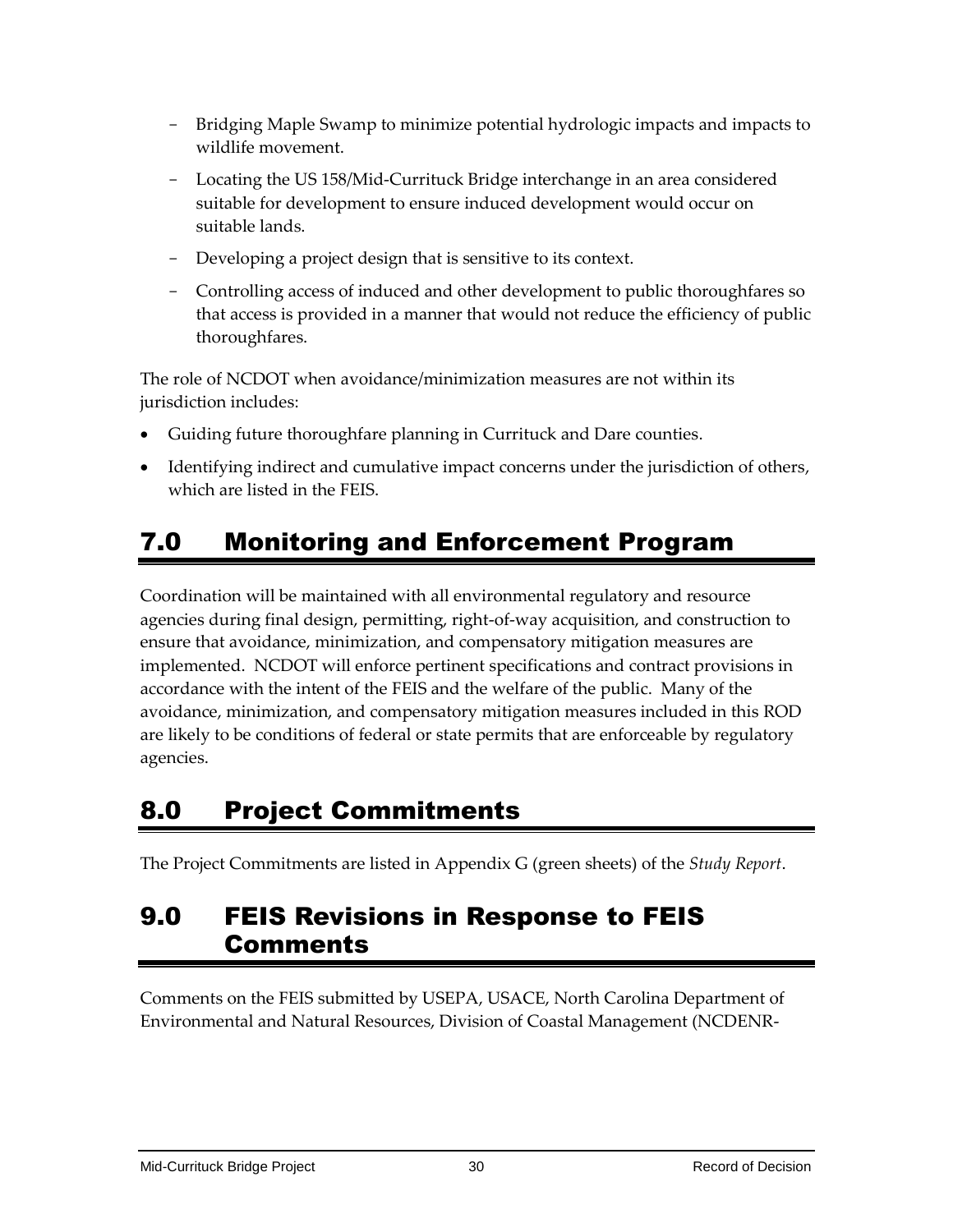DCM)<sup>1</sup> , as well as by the citizen organizations No Mid-Currituck Bridge–Preserve the Wonder [\(www.NoMCB.com\)](http://www.nomcb.com/) and Southern Environmental Law Center, resulted in several corrections and revisions being made to information presented in the FEIS. No new significant issues or impacts were identified that affected the validity of the FEIS. These revisions and corrections are presented in Appendix F of the *Study Report*. The corrections and revisions presented reflect what was known as of 2012 prior to the 2015 to 2018 reevaluation. Relevant new information from this reevaluation associated with these 2012 FEIS changes is noted in the text of the *Study Report's* Appendix F or referenced in its footnotes.

# 10.0 Comments on the FEIS

The FEIS was approved on January 12, 2012 and circulated to environmental resource and regulatory agencies, local governments, other stakeholders, and the public. Appendix C of the FEIS includes a list of agencies and organizations that received copies of the document. Comments on the FEIS were received from the following federal and state environmental resource and regulatory agencies:

- Federal Agencies
	- US Army Corps of Engineers
	- US Department of Agriculture, Natural Resources Conservation Service
	- US Environmental Protection Agency
- State Agencies
	- North Carolina Department of Cultural Resources
	- NCDEQ Division of Coastal Management
	- NCDEQ Division of Marine Fisheries
	- NCDEQ Division of Water Quality
	- NCDEQ Washington Field Office
	- NCDEQ Wildlife Resources Commission

Letters of support for the Preferred Alternative identified in the FEIS were received from the following local governments:

• Town of Duck

 $\overline{a}$ 

<sup>&</sup>lt;sup>1</sup> NCDENR-DCM's name was changed in 2015 to the North Carolina Department of Environmental Quality (NCDEQ). NCDENR continues to be used in the FEIS revisions presented in this appendix to be consistent with the 2012 FEIS usage.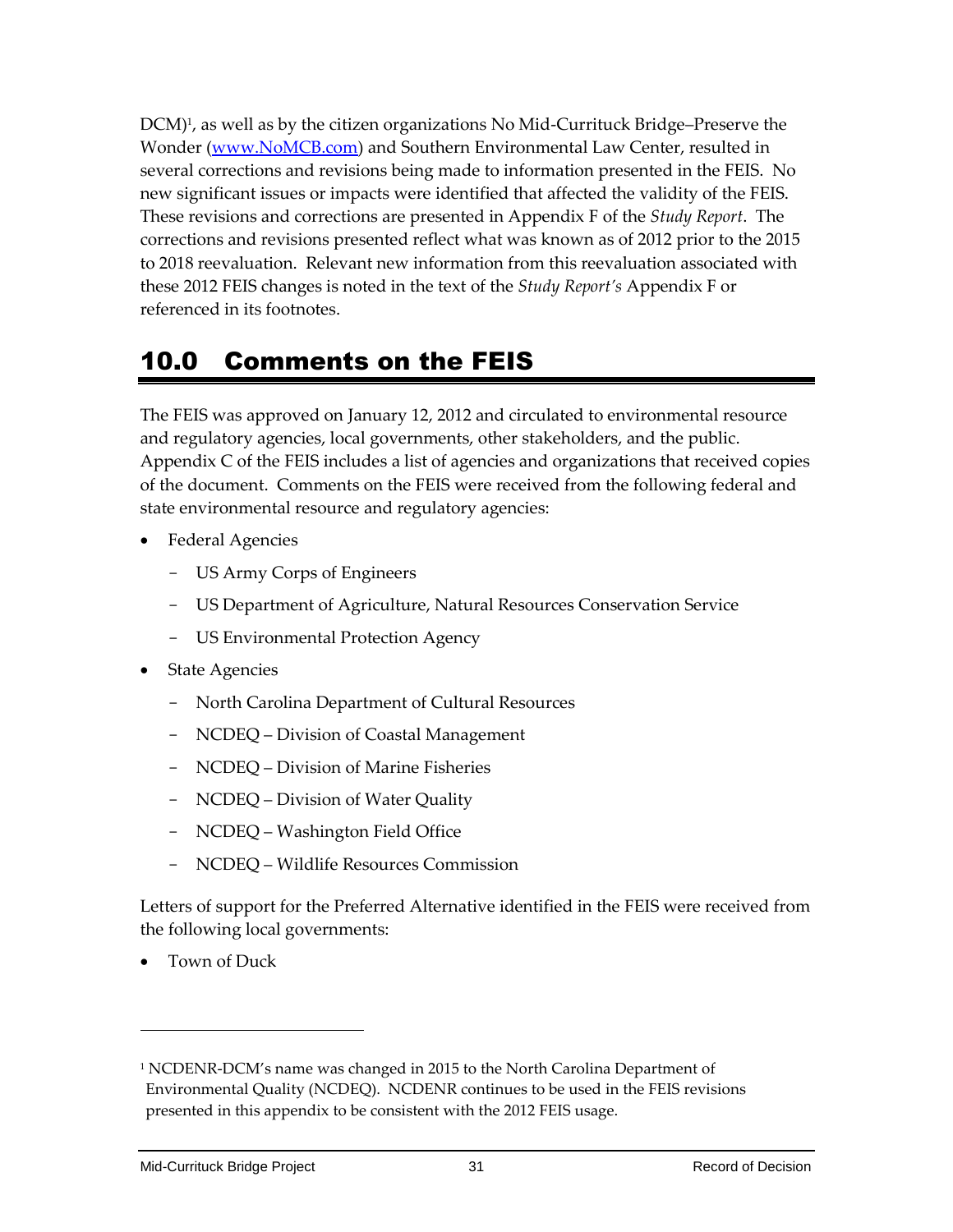• Town of Southern Shores

Comments also were received from the following citizen and non-governmental organizations:

- Build the Bridge–Preserve Our Roads
- No Mid-Currituck Bridge–Preserve the Wonder [\(www.NoMCB.com\)](http://www.nomcb.com/)
- Southern Environmental Law Center

Public correspondence was received from nine persons during the FEIS waiting period that specifically commented on or asked questions about the findings of the FEIS. In addition, 287 e-mails expressed support for the Preferred Alternative and included no other comments.

Although not comments on the FEIS, it should be noted that NCDOT has received several resolutions in support of the project. Those resolutions can be found in Appendix A of the *Study Report* and were received from the following local governments:

- County of Currituck
- County of Dare
- Town of Duck
- Town of Southern Shores

Copies of letters of support for the Preferred Alterative identified in the FEIS are included in Appendix C of the *Study Report*. Responses to substantive comments on the FEIS are included in Appendix B of the *Study Report*.

# 11.0 Conclusion

The environmental record for the Mid-Currituck Bridge Study (North Carolina State Transportation Improvement Program Project R-2576, Federal Aid Project BRSTP-000S(494)) includes the previously referenced DEIS (March 10, 2010) and the FEIS (January 12, 2012), as well as the *Revaluation* (March 6, 2019) and its associated *Study Report* (March 6, 2019). The DEIS and FEIS, incorporated here by reference, as well as the *Reevaluation* and *Study Report* attached to this ROD, constitute the statements required by NEPA and Title 23 USC.

A Notice of Availability for the FEIS was published in the Federal Register (Vol. 77, No. 28, p. 7149) on February 10, 2012. The FEIS is in conformance with applicable provisions of Title 23 CFR, Part 771 and satisfactorily covers the anticipated environmental impacts